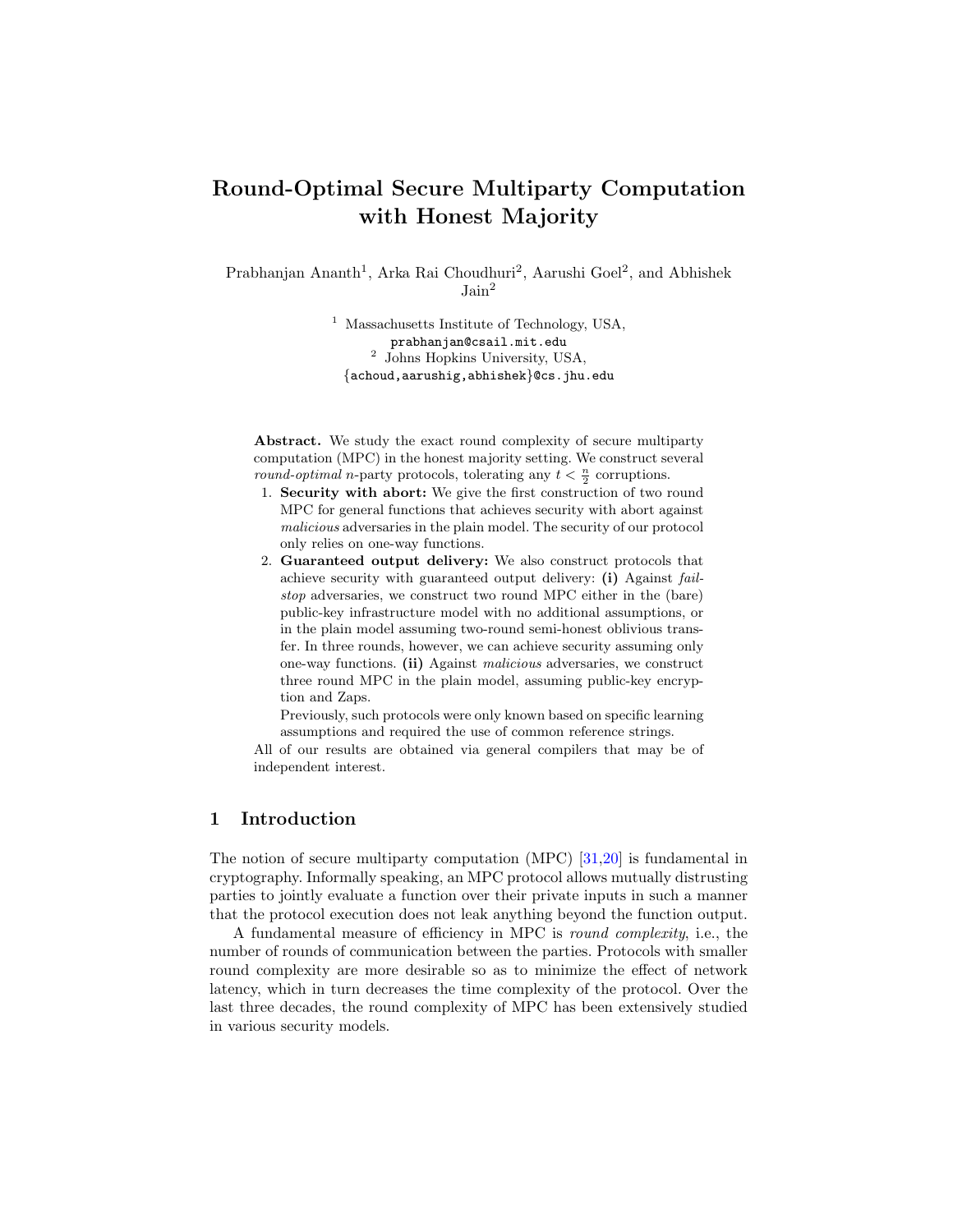MPC with Honest Majority. In this work, we study the exact round complexity of MPC in the honest majority setting, where an adversary may corrupt up to t parties out of  $n = 2t+1$  total parties. We seek to construct round-optimal protocols in the plain model without any trusted setup assumptions.

The study of MPC in the honest majority model was initiated in the works of [\[6,](#page-28-0)[10\]](#page-28-1). We recall the main security notions that have been studied over the years in this model:

- Security with Abort: In this notion, an adversary may learn the function output but prevent the honest parties from doing so by prematurely aborting the protocol. This is the most well-studied notion in the dishonest majority setting, where four rounds are known to be necessary for security against malicious adversaries [\[16](#page-28-2)[,27\]](#page-29-2). Interestingly, this lower bound does not hold in the honest majority setting, which opens doors to achieving this notion in fewer rounds.
- Guaranteed Output Delivery: This notion guarantees that the honest parties always learn the function output (computed over the inputs of "active" parties) even if some parties prematurely abort the protocol. A relaxation of this notion, referred to as fairness, guarantees that either all the parties learn the output or no one does.

It is well known that fairness and guaranteed output delivery are impossible to realize for general functions in the dishonest majority setting [\[11\]](#page-28-3). In the honest majority setting, however, these notions are indeed possible (see, e.g.,  $[6,12]$  $[6,12]$ ).

Our Questions. We now summarize the state of the art results for the aforementioned security notions and state our motivating questions. We refer the reader to Section [1.2](#page-5-0) for a more comprehensive survey of prior work.

We first focus on security with abort. Ishai et al. [\[26\]](#page-29-3) constructed two round protocols in a "super" honest majority model where a malicious adversary can corrupt up to  $t \leq \frac{n}{3}$  parties (see also [\[24,](#page-29-4)[29\]](#page-29-5) for efficiency improvements when  $n = 3, t = 1$ . Their protocol achieves a weaker notion of selective security with abort, where the adversary can choose which honest parties learn the output. This is necessary since their protocol only uses private channels.

We ask whether it is possible to handle the optimal corruption threshold of  $t < \frac{n}{2}$  in two rounds (which are known to be optimal [\[23\]](#page-29-6)), while also achieving standard notion of security with abort (with the additional use of broadcast):

Q1: Does there exist a two round MPC protocol in the plain model that achieves security with abort against any  $t < \frac{n}{2}$  malicious corruptions?

For the case of semi-honest adversaries, Ishai and Kushilevitz [\[25\]](#page-29-7) constructed two-round MPC in the super honest majority model assuming only one-way functions for general computations, and with unconditional security for  $NC<sup>1</sup>$ computations. More recently, several new two-round MPC protocols have been constructed (see [\[17](#page-28-5)[,7\]](#page-28-6) and references therein); however, these protocols necessarily require at least semi-honest oblivious transfer since they can also handle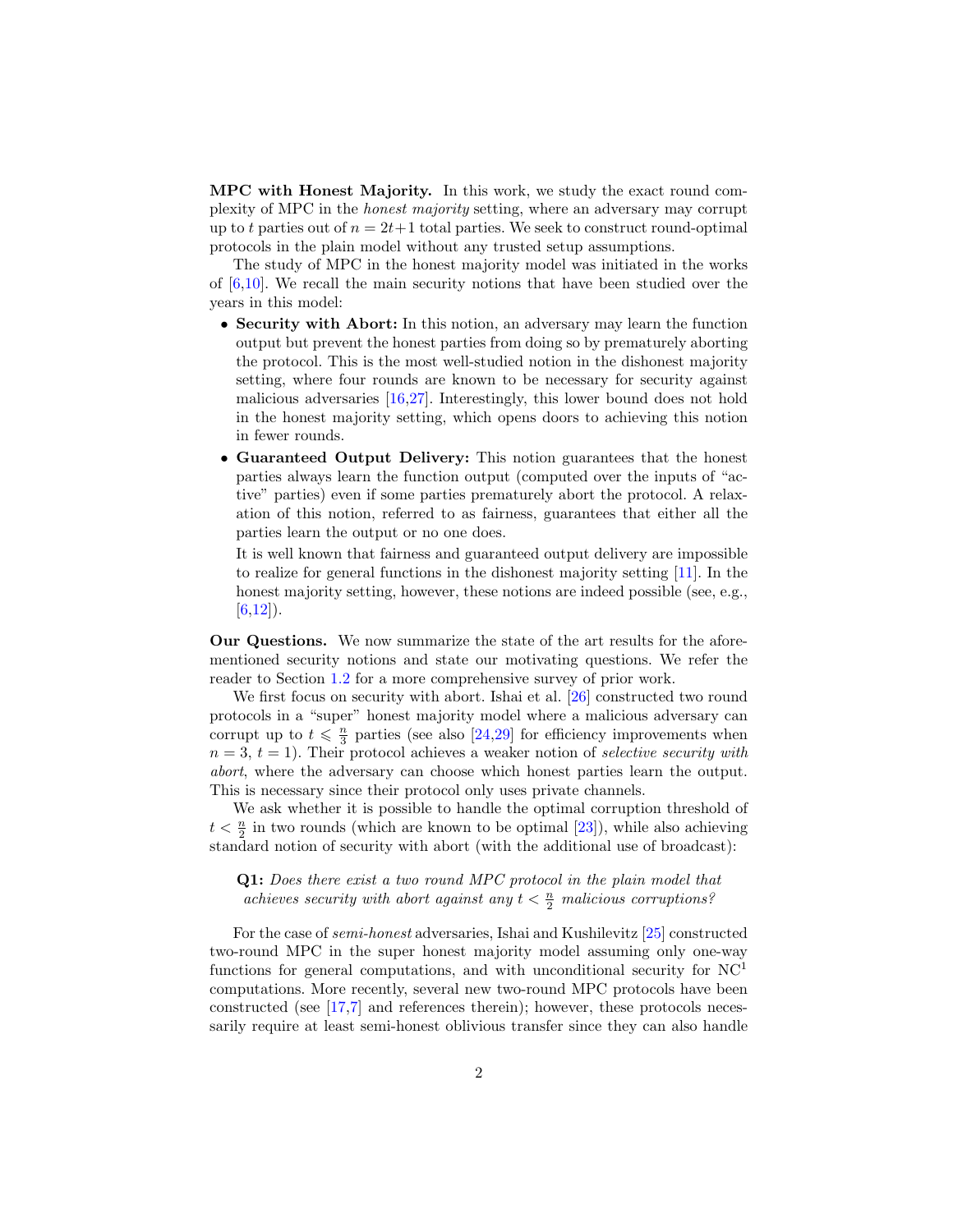a dishonest majority of corruptions. We ask whether it is possible to construct two-round (semi-honest) MPC with honest majority, from weaker assumptions:

Q2: Does there exist a two round MPC protocol for general computations in the plain model against any  $t < \frac{n}{2}$  corruptions, based only on one-way functions?

We next consider the stronger notion of guaranteed output delivery. In this setting, Gennaro et al. [\[18\]](#page-28-7) established the impossibility of two round protocols against  $t \geqslant 2$  malicious adversaries in the plain model. More recently, Gordon et al. [\[21\]](#page-29-8) established the impossibility of two round protocols over broadcast channel (but no private channels) against fail-stop<sup>[3](#page-2-0)</sup> adversaries in the common reference string (CRS) model. Put together, these works leave open the possibility of achieving guaranteed output delivery against fail-stop adversaries in two rounds using private channels in the plain model or just using broadcast channels in the bare public-key (BPK) model.[4](#page-2-1)

Q3: Does there exist a two round MPC protocol that achieves guaranteed output delivery against any  $t < \frac{n}{2}$  fail-stop corruptions?

In the broadcast-only model, Gordon et al. [\[21\]](#page-29-8) also constructed a three round protocol with guaranteed output delivery tolerating  $t < \frac{n}{2}$  fail-stop corruptions.<sup>[5](#page-2-2)</sup> Their protocol, however, requires the use of a CRS and its security is based on the learning with errors assumption. To achieve security against malicious adversaries, they compile their protocol with non-interactive zero-knowledge (NIZK) proofs [\[8](#page-28-8)[,15\]](#page-28-9). Their work leaves open the possibility of constructing three round protocols in the plain model, based on general assumptions:

Q3: Does there exist a three round MPC protocol over broadcast channel that achieves guaranteed output delivery against any  $t < \frac{n}{2}$  malicious corruptions based on general assumptions, in the plain model?

### 1.1 Our Results

In this work, we resolve all of the aforementioned questions in the affirmative. Below, we elaborate upon our results in more detail. Unless mentioned otherwise, all of our results are in the plain model, and do not require any trusted setup.

Security with Abort. We construct two-round MPC for general computations that achieves security with abort against any minority of malicious corruptions, based on one-way functions.

<span id="page-2-3"></span><span id="page-2-0"></span><sup>&</sup>lt;sup>3</sup> A fail-stop adversary behaves like a semi-honest adversary, except that it may choose to abort at any point (on all the communication channels) based on its view.

<span id="page-2-1"></span><sup>&</sup>lt;sup>4</sup> The BPK model was proposed in [\[9\]](#page-28-10) where, prior to the start of the protocol, every player is required to declare a public key and store it in a public file. Since no assumptions are made on whether or not the public keys deposited are unique or "bad", this is considered a weaker model than the standard PKI model.

<span id="page-2-2"></span><sup>5</sup> Assuming a special-purpose public-key infrastructure, their protocol can be collapsed to two rounds.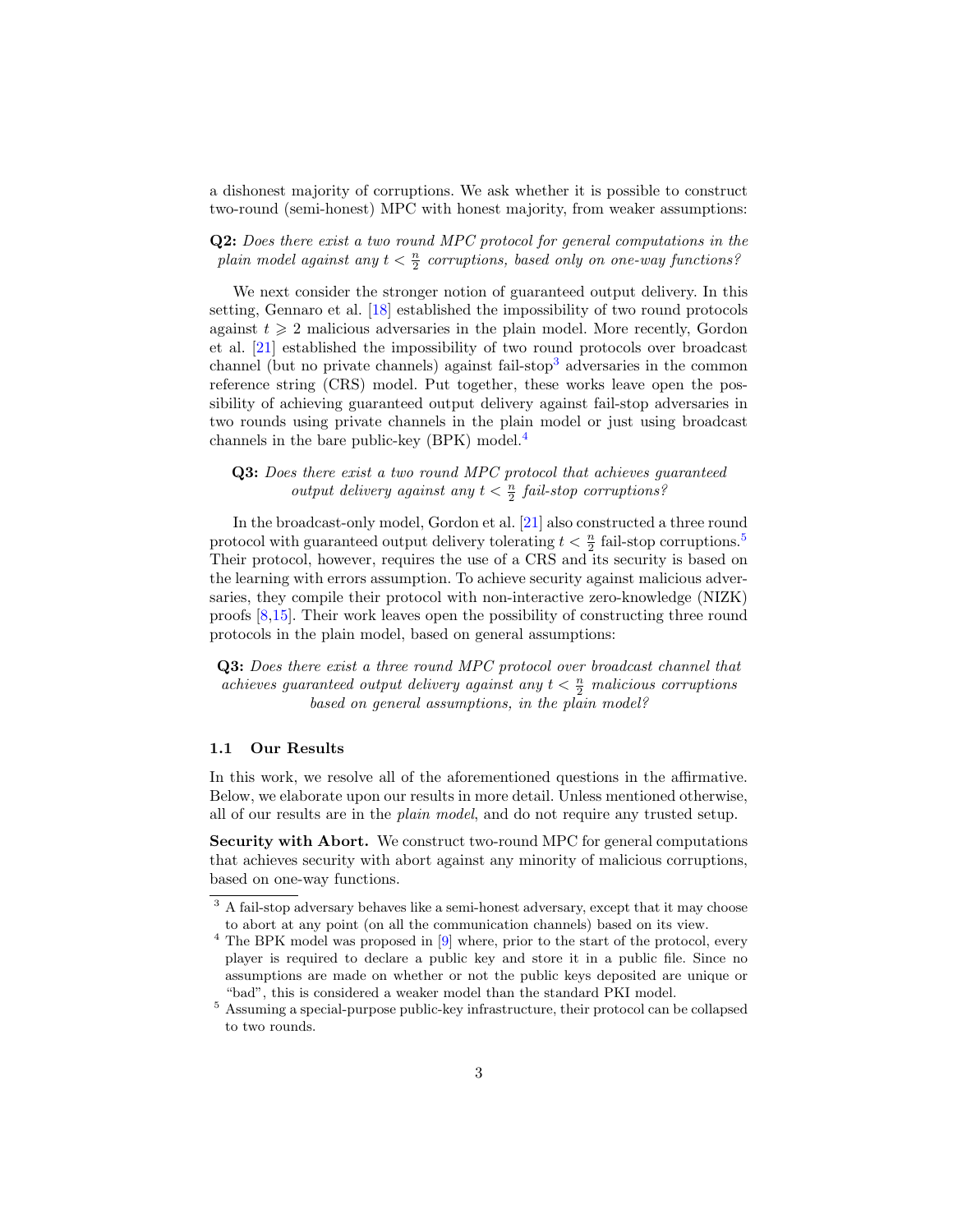Theorem 1 (Informal). Assuming one-way functions, there exists a two round MPC protocol for general circuits that achieves security with abort against any  $t < \frac{n}{2}$  malicious corruptions.

We emphasize that our protocol in the above theorem only makes black-box use of one-way functions. In order to prove the above theorem, we devise a general compiler that "compresses" an arbitrary polynomial round MPC protocol (that may use both broadcast and private point-to-point channels) that achieves security with abort against any minority of malicious corruptions [\[10](#page-28-1)[,6\]](#page-28-0) into a two round MPC protocol. Our compiler builds upon the recent beautiful work of Garg and Srinivasan [\[17\]](#page-28-5) who construct two-round UC secure MPC with dishonest majority from two-round UC secure oblivious transfer, in the CRS model. Indeed, our compiler can be viewed as an honest-majority analogue of their work (in the plain model).

Guaranteed Output Delivery. We next turn our attention to constructing protocols with guaranteed output delivery. We first consider security against fail-stop adversaries. In this case, we devise a round-preserving compiler that accepts any two-round semi-honest MPC protocol with a "delayed-function" property[6](#page-3-0) and outputs a new protocol that achieves guaranteed output delivery against non-rushing fail-stop adversaries. If the underlying protocol tolerates semi-malicious<sup>[7](#page-3-1)</sup> corruptions, then the resulting protocol achieves security against rushing, semi-malicious fail-stop adversaries. Our compiler only requires the use of one-way functions.

<span id="page-3-2"></span>Theorem 2 (Informal). Assuming one-way functions, there exists a general compiler that transforms any two round semi-honest (resp., semi-malicious) MPC protocol with delayed-function property into a two-round protocol that achieves guaranteed output delivery against non-rushing fail-stop (resp., rushing, semimalicious fail-stop) adversaries.

Our compiler yields the following two kinds of protocols: (i) Protocols in the plain model that use only private channels, if the underlying protocol only uses broadcast channels. (ii) Protocols in the (bare) public-key model that only use broadcast channels, if the underlying protocol uses private channels. We note that in the latter case, the use of BPK model is necessary due to the impossibility result of [\[21\]](#page-29-8).

By applying our compiler from theorem [2](#page-3-2) on a variant of the protocol from Theorem [1](#page-2-3) that achieves delayed-function<sup>[8](#page-3-3)</sup> property, we obtain the following result in the BPK model:

<span id="page-3-4"></span><span id="page-3-0"></span><sup>6</sup> Roughly, a two-round MPC protocol satisfies the delayed-function property if the first round messages of the honest parties are computed independent of the function and the number of parties.

<span id="page-3-1"></span> $^7$  A semi-malicious adversary is similar to a semi-honest adversary, except that it may choose its input and randomness arbitrarily [\[1\]](#page-27-0).

<span id="page-3-3"></span><sup>&</sup>lt;sup>8</sup> In the technical sections, we describe a simply modification to achieve this property. The same idea also works for the protocols of [\[17\]](#page-28-5).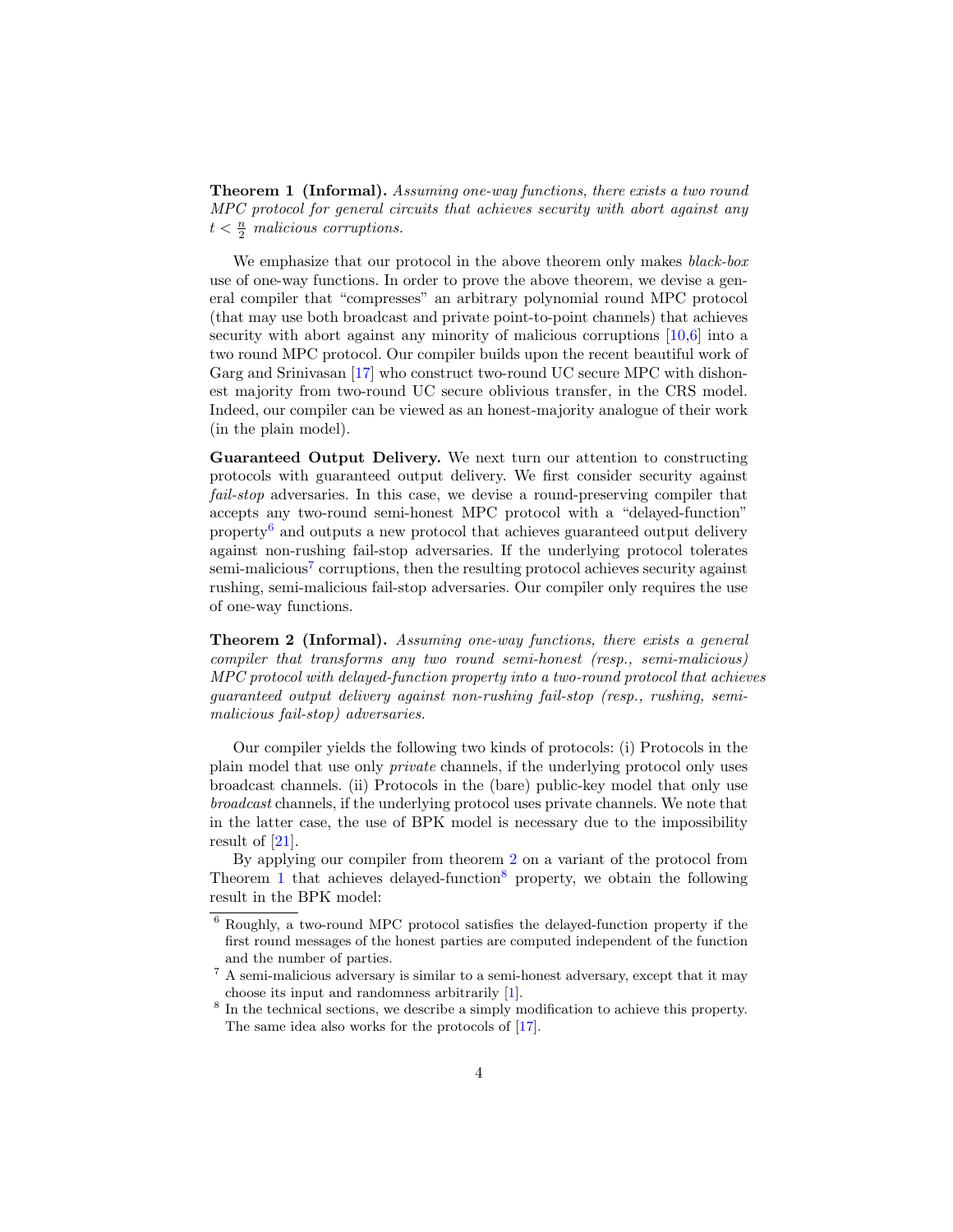Corollary 1 (Informal). There exists a two round MPC protocol over broadcast channels in the BPK model that achieves guaranteed output delivery against any  $t < \frac{n}{2}$  (semi-malicious) fail-stop corruptions.

Furthermore, the above protocol can also be easily modified to obtain a three round protocol in the plain model based only on one-way functions .

Next, by applying the compiler from Theorem [2](#page-3-2) on a delayed-function variant of the semi-honest protocol from [\[17\]](#page-28-5) (that only uses broadcast channels, unlike the protocol in Theorem [1\)](#page-2-3), we get the following result:

Corollary 2 (Informal). Assuming the existence of semi-honest (resp., semimalicious), two-round oblivious transfer, there exists a two round MPC protocol over private channels that achieves guaranteed output delivery against any  $t < \frac{n}{2}$ fail-stop (resp., semi-malicious fail-stop) corruptions in the plain model.

We next consider security against *malicious* adversaries. We devise another compiler that accepts any two-round MPC protocol with guaranteed output delivery against semi-malicious fail-stop adversaries and outputs a three-round protocol that achieves guaranteed output delivery against malicious adversaries. The main tool used in our compiler is a new notion of multi-verifier zero-knowledge (MVZK) proofs, which may be of independent interest. Briefly, an MVZK protocol is a multiparty interactive protocol between a single prover and multiple verifiers where the soundness and zero knowledge properties only hold when a majority of the parties are honest. An MVZK must also achieve a strong completeness property such that the honest verifiers always accept the proof given by an honest prover even if some of the verifiers (who constitute a minority) are dishonest.

Theorem 3 (Informal). Assuming public-key encryption and two round delayed-input<sup>[9](#page-4-0)</sup> multi-verifier zero-knowledge arguments, there exists a general compiler that transforms any two round MPC protocol with guaranteed output delivery against semi-malicious fail-stop adversaries into a three round protocol with guaranteed output delivery against malicious adversaries.

Our compiler only requires broadcast channels, and is therefore optimal in the number of rounds, in keeping with the impossibility result of [\[21\]](#page-29-8). We next give a simple construction of delayed-input MVZK arguments based on Zaps [\[14\]](#page-28-11) (i.e., two round witness indistinguishable proofs), following the construction of NIZKs in the multi-CRS model [\[22\]](#page-29-9). Then, applying our compiler on the protocol from Corollary [1,](#page-3-4) we obtain the following result:

Corollary 3 (Informal). Assuming Zaps and public-key encryption, there exists a three round MPC protocol over broadcast channels that achieves guaranteed output delivery against any  $t < \frac{n}{2}$  malicious corruptions.

<span id="page-4-0"></span><sup>&</sup>lt;sup>9</sup> Delayed-input property for MVZK is defined in the same manner as two-party interactive proofs [\[28\]](#page-29-10), namely, by allowing the prover to choose the instance after the first round of the protocol.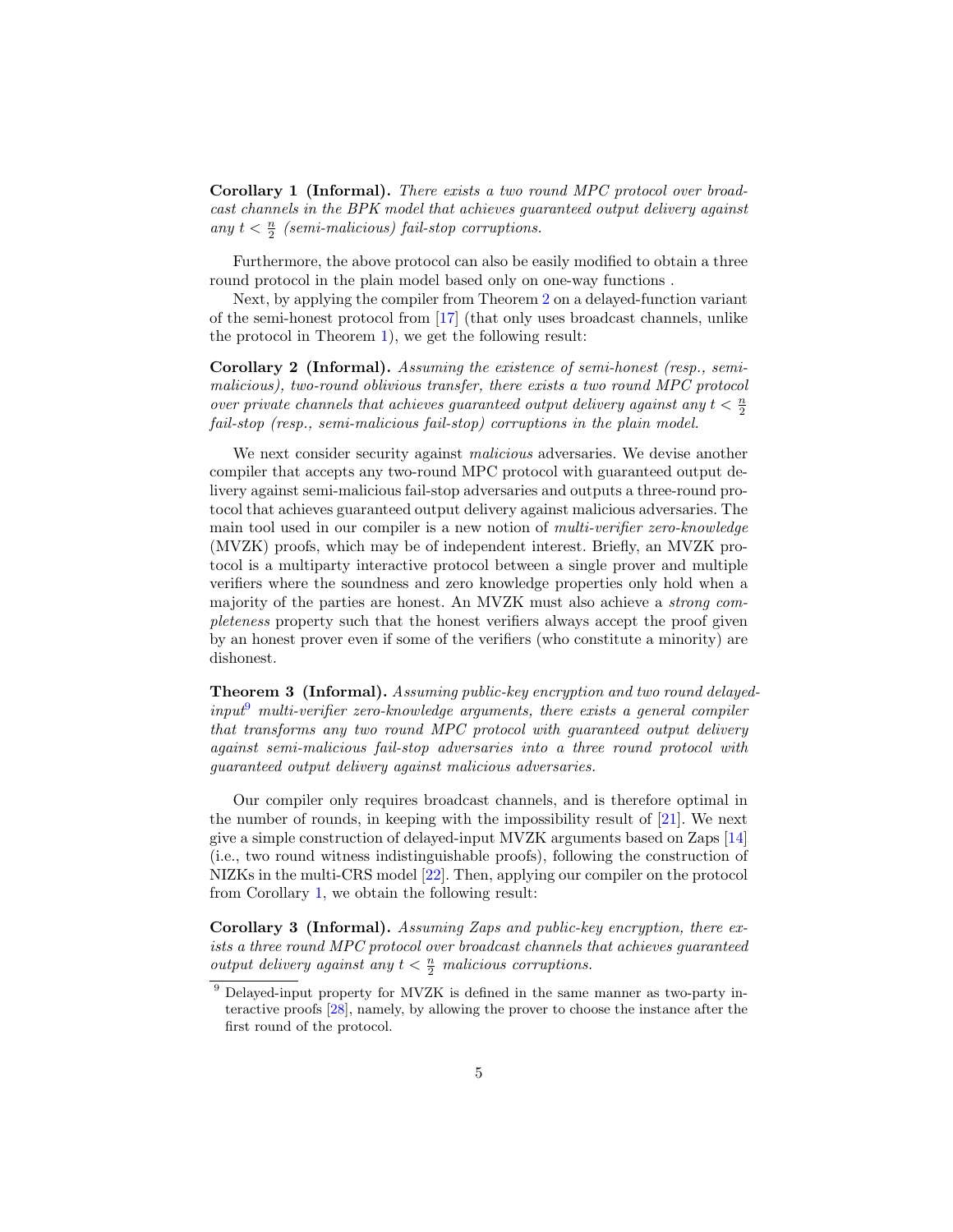### <span id="page-5-0"></span>1.2 Related Work

Concurrent Work. We were notified of a concurrent and independent work [\[3\]](#page-28-12) who also investigate the problem of round-optimal MPC with guaranteed output delivery. They construct three-round protocols against malicious adversaries based on LWE, dense cryptosystems and Zaps.

Prior Work. Over the years, the round complexity of MPC has been extensively studied both in the honest majority and dishonest majority settings. Here, we focus on the honest majority setting and refer the reader to [\[2\]](#page-28-13) for a comprehensive survey of the literature in the dishonest majority setting.

The study of constant-round MPC was initiated by Beaver et al. [\[4\]](#page-28-14). They constructed such protocols against malicious adversaries in the honest majority setting using pseudorandom generators (PRGs). Damgård and Ishai [\[13\]](#page-28-15) later achieved a similar result by making only black-box use of PRGs.

In a seminal work, Ishai and Kushilevitz [\[25\]](#page-29-7) constructed two round and three round semi-honest MPC protocols that tolerate  $t \leqslant \frac{n}{3}$  and  $t < \frac{n}{2}$  corruptions, respectively. Subsequently, Ishai et al. [\[26\]](#page-29-3) constructed two round protocols against  $t\,\leqslant\,\frac{n}{3}$  malicious corruptions, achieving selective security with abort. More re-cently, Ishai et al. [\[24\]](#page-29-4) and [\[29\]](#page-29-5) constructed simpler two round protocols for  $n = 3$ parties that tolerate any single, malicious corruption.

While the work of  $[6]$  already achieved fairness, several subsequent works also achieve guaranteed output delivery (see, e.g., [\[12\]](#page-28-4) for references). We highlight a few results in this regime. Damgård and Ishai [\[13\]](#page-28-15) constructed a three round MPC protocol with guaranteed output delivery for  $t < \frac{n}{5}$ . Ishai et al. [\[26\]](#page-29-3) constructed a two round protocol with guaranteed output delivery using only private channels for the special case of  $t = 1$ ,  $n \ge 5$ . Further, they also constructed a two-round protocol in the client server model, with n clients and  $m > 2$  servers, that tolerates a single corrupted client and  $t \leq \frac{n}{5}$  colluding servers. Subsequently, Asharov et al. [\[1\]](#page-27-0) constructed five round protocols with guaranteed delivery for  $t < N/2$ , assuming learning with errors (LWE) and NIZKs. More recently, Ishai et al. [\[24\]](#page-29-4) constructed several protocols with guaranteed output delivery for the case of  $t = 1$  and  $n = 4$ : a two round statistically secure protocol for linear functionalities, a two round computationally secure protocol for general functionalities with guaranteed output delivery from injective one-way functions, and a two round unconditionally secure protocol for general functionalities with guaranteed output delivery in the preprocessing model. Gordon et al. [\[21\]](#page-29-8) constructed a three round protocol with guaranteed output delivery in the CRS model with broadcast-only messages assuming LWE and NIZKs.

Gennaro et al. [\[18\]](#page-28-7) established a lower bound for achieving guaranteed output delivery against malicious adversaries. They ruled out the existence of two round protocols in the plain model that achieve guaranteed output delivery against  $t \geqslant 2$  malicious parties. More recently, Gordon et al. [\[21\]](#page-29-8) established a stronger lower bound for protocols that only use broadcast channels. Specifically, they ruled out the existence of two round protocols over broadcast channels that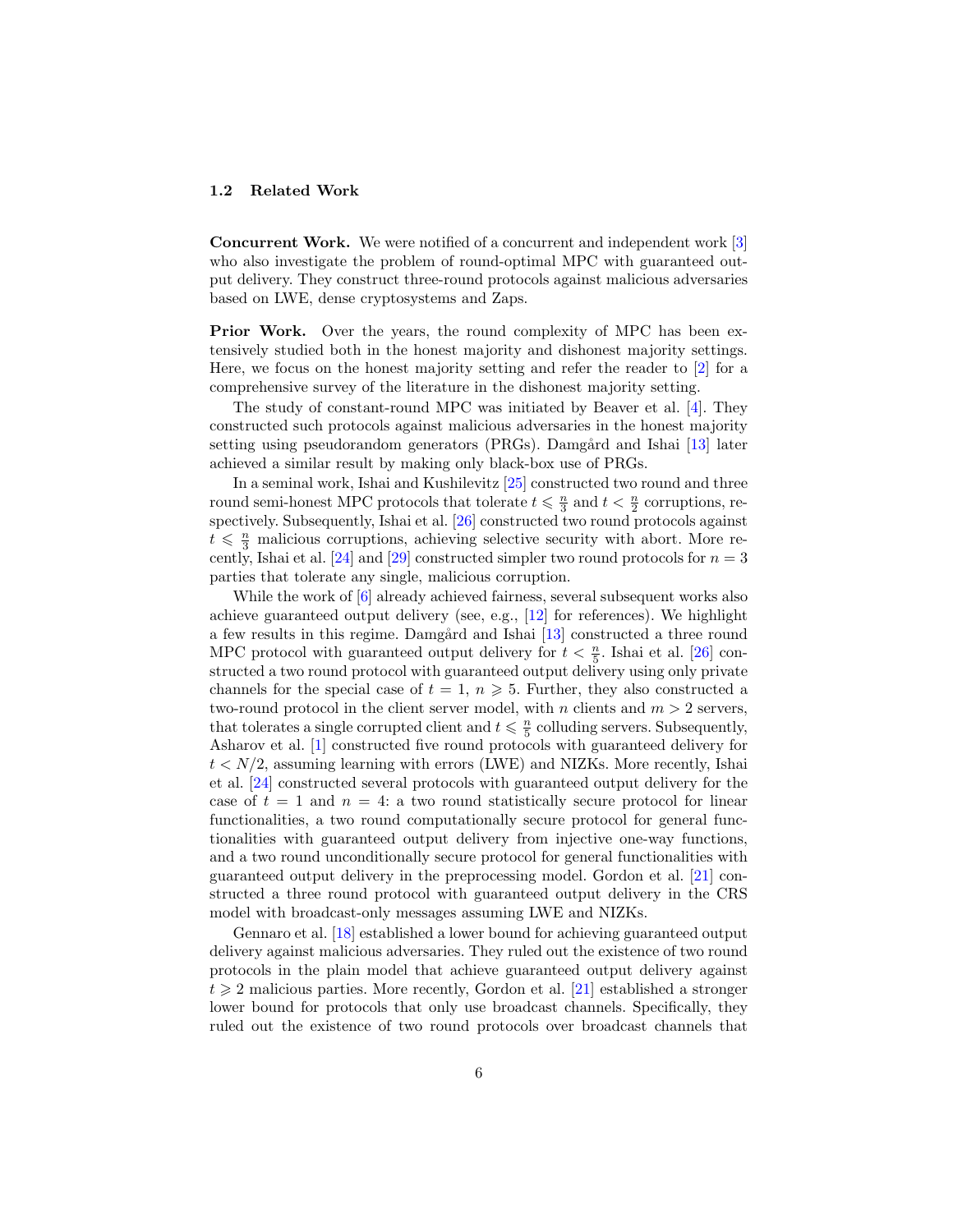achieve guaranteed output delivery against (non-rushing) fail-stop adversaries in the CRS model.

## <span id="page-6-0"></span>2 Preliminaries

In our constructions, we make use of some well studied primitives like *garbled* circuits [\[31\]](#page-29-0) and threshold secret sharing [\[30\]](#page-29-11). While garbled circuits with selective security suffice for our application in section [4,](#page-10-0) we require adaptive garbled circuits in section [5.](#page-20-0) An adaptively secure garbled circuit is one where the adversary first gets to see a garbling for any circuit of his choice. After seeing this garbled circuit, he can adaptively choose an input and obtain labels corresponding to that input. For our application, the online complexity (i.e., size of input wire labels) is not important; as such it suffices to use one-time pads with Yao's garbled circuits as suggested in the work of Bellare et al. [\[5\]](#page-28-16) to obtain adaptively secure garbled circuits from one-way functions. We refer the reader to [\[5\]](#page-28-16) or the full version of our paper for a formal definition of this primitive.

We use various notions of security for secure multiparty computation (MPC) in our constructions. Apart from the standard notion of security with abort that guarantees correctness of output of the honest parties (when the adversary does not prematurely abort), we also consider a relaxed notion of security called privacy with knowledge of output [\[26\]](#page-29-3). The only difference from the definition for security with abort is that in the ideal world, on receiving outputs from the trusted party, the adversary can choose the output it wants to send to the honest parties. It is easy to see that this is a weaker notion since the correctness of output for the honest parties is no longer guaranteed. A formal definition of this can be found in the full version of our paper, or in [\[26\]](#page-29-3). We also consider security with *quaranteed output delivery* against both fail-stop and malicious adversaries.

For our application in section [5,](#page-20-0) we also consider MPC protocols with a delayed function property, i.e., protocols where the first round messages of all parties are independent of the function and the number of parties in the protocol.

## 3 Definitions

In this section, we define some new notions that we consider in this work.

### 3.1 Multiparty Oblivious Transfer Protocol

A multiparty oblivious transfer (OT) protocol consists of n-parties, where one of the parties  $P_n$  is the receiver and every other party  $P_1, \ldots, P_{n-1}$  is a sender. Sender  $P_i$  has inputs  $m_{i,0}, m_{i,1}$  and the receiver R has a private input  $\sigma_1$ . At the end of this protocol every party learns only  $\{m_{i,\sigma_1}\}_{i\in[n-1]}$ .

Before proceeding we note that every player gets the output. Therefore, on completion of the protocol there is no receiver security. For our applications this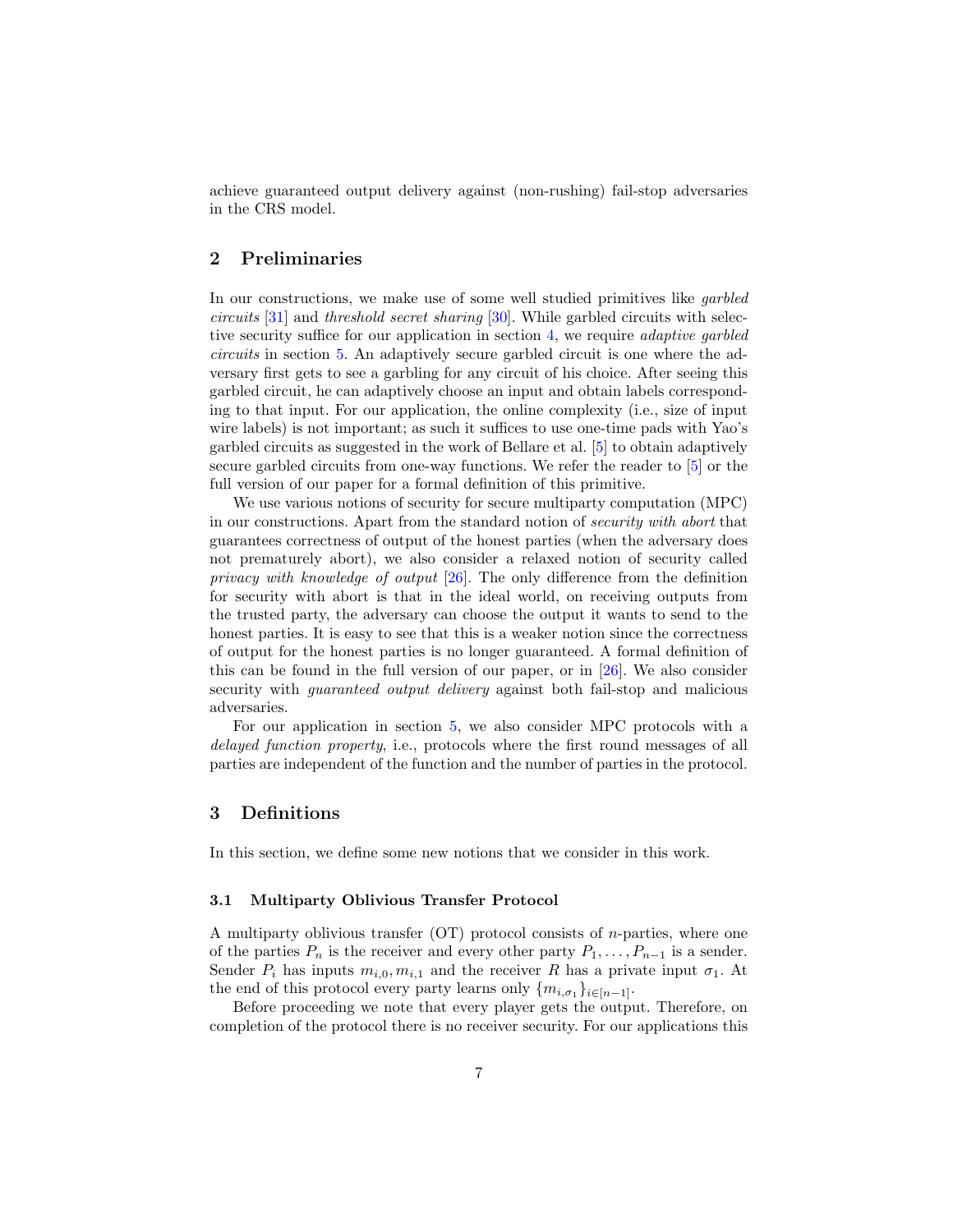is completely fine. On the other hand, we will insist that if the second round of the protocol is not executed the receiver privacy is maintained. We should also point out that we have given a general definition, but this can be appropriately modified to let only the receiver obtain the output by setting every other party's output to be  $\perp$ .

We consider protocols that have both broadcast and private messages  $m_B$ and  $m_{\text{priv}}$ . But for convenience of notation we denote this as  $m := (m_B, m_{\text{priv}})$ . When we say such a message is sent, we indicate that  $m_B$  is sent by broadcast and  $m_{\text{priv}}$  is sent privately.

We consider a variant of the multiparty OT protocol, which we shall denote as multiparty homomorphic oblivious transfer protocol. In this variant there is a special designated sender  $\widehat{S}$  (= $P_{n-1}$ ) with an additional input  $\sigma_2$ . At the end of the protocol, every party learns only  ${m_{i,\sigma_1 \oplus \sigma_2}}_{i \in [n-1]}$ . The regular multi-party OT can be thought of as a special mode of the homomorphic oblivious transfer where the additional input from this special designated sender is ignored (or set to 0). Hence, it is convenient to formally define the homomorphic notion of the multiparty OT, but we shall use both these notions:

Definition 1 (Multiparty Homomorphic OT Protocol). A two round 1 out-of-2 multiparty homomorphic oblivious transfer protocol  $\mathsf{OT} = (\mathsf{OT}_1^R, \mathsf{OT}_1^S,$  $\mathsf{OT}_1^S,\mathsf{OT}_2,\mathsf{OT}_3)$  is an interactive protocol between n parties, where one of the parties is the receiver, one of the parties is a special designated sender and the others are senders. The sender parties  $P_i$  for  $i \in [n-1]$  have inputs  $m_{i,0}, m_{i,1} \in$  ${0,1}^{\lambda}$ , the receiver party  $P_n$  has an input bit  $\sigma_1 \in \{0,1\}$ , and the special designated sender  $P_{n-1}$  has an additional input  $\sigma_2 \in \{0, 1\}.$ 

First round. The parties compute their first round messages as follows:

- $-\textit{Receiver: } \big\{\textup{ot}_n[j]\frac{1}{n},n-1\big\}_{j\in[n]} \leftarrow \textup{OT}_1^R(\sigma_1) \textit{ where } \textup{ot}_n[j]\frac{1}{n},n-1 \textit{ refers to the } n\textit{ times}$ message that the party j receives from the receiver (party  $P_n$ ). The subscript  $\rightarrow$  n, n − 1 denotes that the designated special sender is  $P_{n-1}$  while the receiver is  $P_n$ .
- $-$  Special sender: { ot<sub>n−1</sub>[j]<sup>1</sup><sub>→n,n−1</sub>}<sub>j∈[n]</sub> ← OT<sub>1</sub><sup>5</sup>((m<sub>n−1,0</sub>, m<sub>n−1,1</sub>), σ<sub>2</sub>). The notation is almost identical to the previous case, but the notation here identifies this as a message from the special sender (party  $P_{n-1}$ ).
- **Senders:** Each party  $i \in [n-2]$  computes  $\{\textsf{ot}_i[j]\}$ <sub>→n,n-1</sub> $\}$ <sub>j∈[n]</sub> ←  $\textsf{OT}_1^S(m_{i,0}, m_{i,1})$ . The notation is almost identical to the previous case, but the notation here identifies this as the message from the corresponding sender (party  $P_i$ ).

Each party sends  $P_j$  its corresponding message. Thus, at the end of the first round each party  $P_j$  has  $\{\textsf{ot}_i[j]\}^1_{\to n,n-1}\}_{i\in[n]}$ 

**Second Round.** Each party  $P_i$  computes their second round message  $\mathrm{ot}_i[\perp]_{\to n,n-1}^2 \leftarrow \mathrm{OT}_2\left( \left\{ \mathrm{ot}_j[i]_{\to n,n-1}^1 \right\}_{j\in[n]} \right)$ . Here by  $\perp$  we denote that the message is broadcast to every party.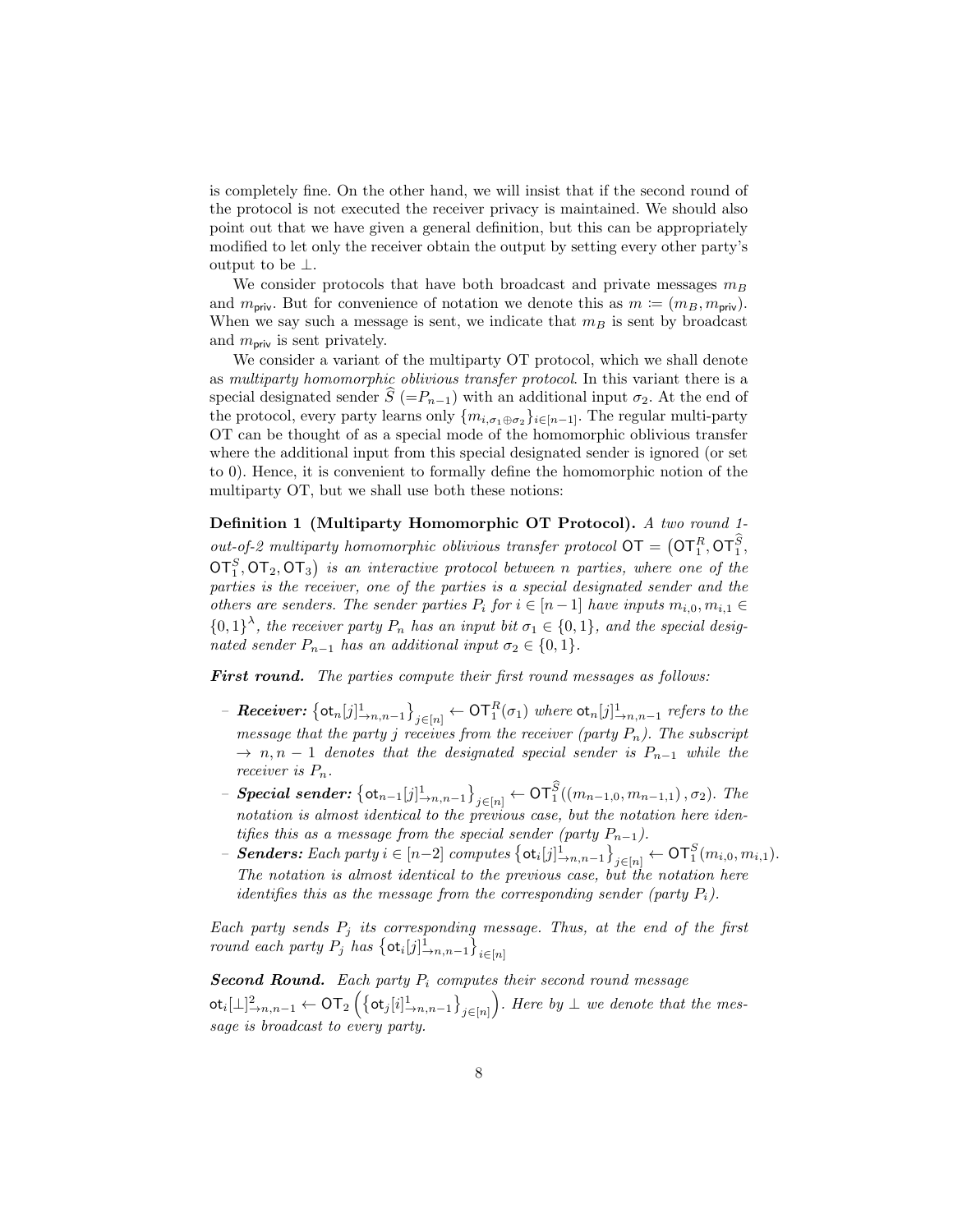Output Computation. Every party computes the output as follows

$$
\left(\left\{\widetilde{m}_i\right\}_{i\in[n-1]}\right)\coloneqq\mathrm{OT}_3\left(\left\{\mathrm{ot}_i[\bot]_{\rightarrow n,n-1}^2\right\}_{i\in[n]}\right)
$$

We require the following properties from the protocol:

- 1. Correctness: For every  $\sigma_1, \sigma_2 \in \{0, 1\}$ , and sender input messages  $\forall i \in$  $[n], b \in \{0,1\}$   $m_{i,b} \in \{0,1\}$ <sup> $\lambda$ </sup>,  $\Pr[\forall i \in [n-1]$   $\widetilde{m}_i = m_{i,\sigma_1 \oplus \sigma_2}] = 1$  where the randomness is over the coins used to compute the first and second round messages of the protocol.
- 2. **Security:** We consider two notions of security depending on whether or not the second round of the protocol is executed:
	- $-$  **Privacy.** If the protocol terminates at the end of the first round, then the notion of privacy is satisfied;
	- Privacy with Knowledge of Outputs against Malicious Minority: If the second round is executed (by the honest parties at least), then for any  $PPT$  adversary  $\mathcal A$  controlling a minority set of the parties, there exists a PPT simulator  $\mathsf{Sim} = (\mathsf{Sim}_{\mathsf{OT}}, \mathsf{Ext}_{\mathsf{OT}})$  satisfying the security notion of privacy with knowledge of outputs (defined in [2\)](#page-6-0).

The role of the extractor  $Ext_{OT}$  is to extract the adversary's input from its first round messages. On the other hand, the role of the  $\mathsf{Sim}_{\mathcal{OT}}$  is to generate the transcript for the protocol.

Instantiation. The multiparty homomorphic oblivious transfer protocol with inputs  $(\{m_{i,b}[\ell]\}_{i \in [n-1], b \in \{0,1\}, \ell \in [\lambda]}, \sigma_1, \sigma_2)$ , where  $\sigma_1, \sigma_2, m_{i,b[\ell]} \in \{0,1\}$ , can be thought of as a vector of degree 2 polynomials in  $\mathbb{F}_2$ :  $\forall i \in [n-1], \ell \in [\lambda]$   $m_{i,0[\ell]}$ .  $(1 + \sigma_1 + \sigma_2) + m_{i,1}[\ell] \cdot (\sigma_1 + \sigma_2)$ . The work of Ishai, Kushilevitz and Paskin [\[26\]](#page-29-3) gives us an explicit construction for such a degree 2 polynomial computation protocol:

**Theorem 4 ([\[26\]](#page-29-3)).** For  $n = 2t + 1$ , where t is the number of corrupted parties, there exists a 2 round protocol that computes a vector of polynomials of degree 2 and satisfies statistical t-privacy with knowledge of outputs.

We note that the original stated lemma in [\[26\]](#page-29-3) requires  $|\mathbb{F}| > n$ , but this condition can be relaxed to computing polynomials in  $\mathbb{F}_2$  if we can construct a 2-multiplicative  $(2t + 1, t)$  linear secret sharing scheme that is pairwise verifiable (see  $[26]$  for details). In fact,  $[26]$  discusses how to construct such a scheme, which in turn suffices for our notion of the multiparty homomorphic OT.

### 3.2 Multi-Verifier Zero Knowledge Proof System

A multi-verifier zero-knowledge proof system consists of a prover  $P$  and  $n$  verifiers  $V_1, \ldots, V_n$ . The prover and the verifiers share a statement x that belongs to an NP-language. The prover additionally holds a private input w. If w is a valid witness for the statement  $x$ , all honest verifiers must be able to output 1. If x does not belong to the NP-language, honest verifiers should not output  $1$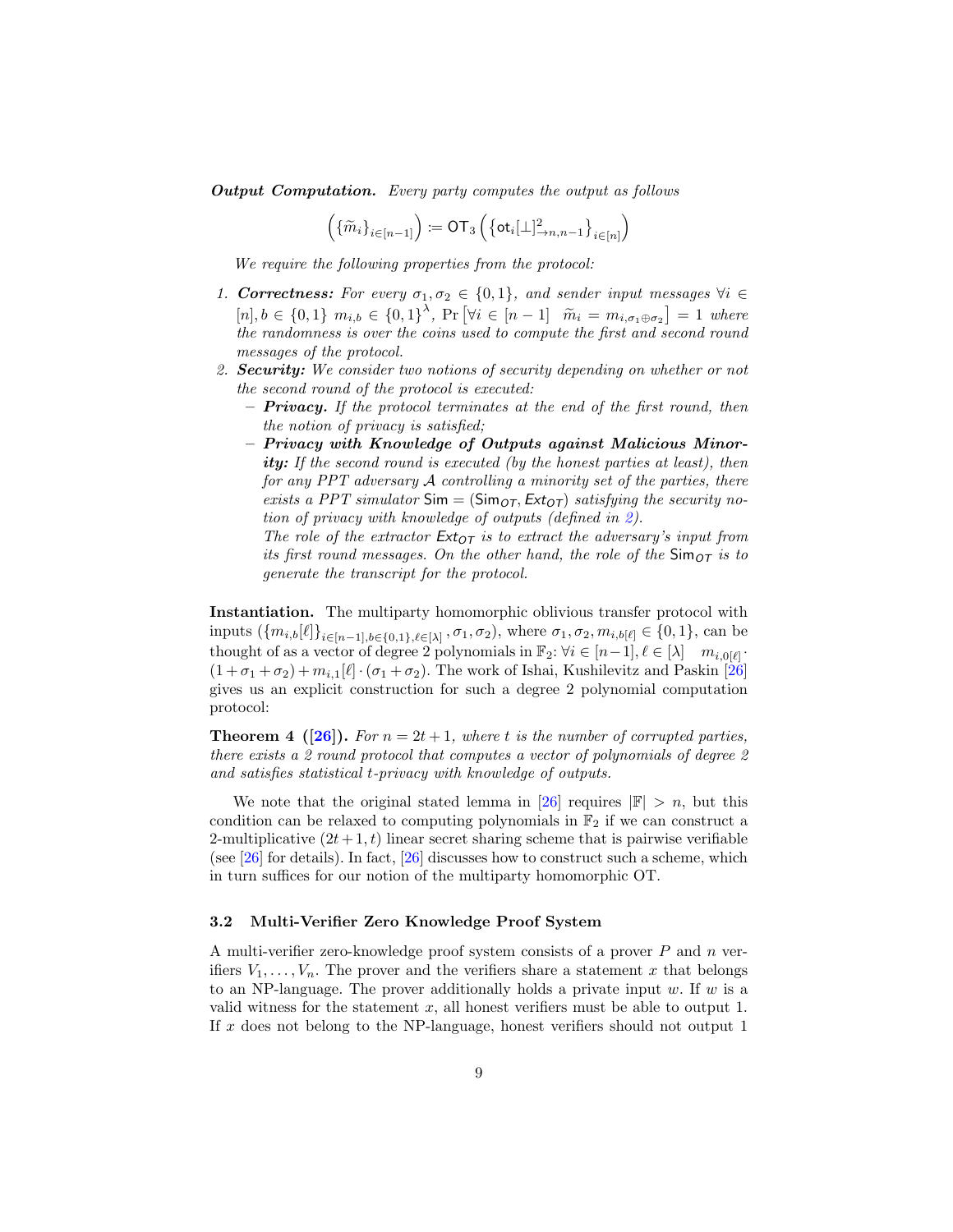with a very high probability. The verifiers should not learn anything about  $w$  in either case.

Consider *n* verifiers, where *t* can be corrupted. For completeness,  $t \leq n$ , for soundness,  $t \leq n - 1$ , and for ZK,  $t \leq n$ . Note that in the extreme case, the definition subsumes the standard ZK definition since all the verifiers can be combined into one. In our constructions, we will focus on the honest-majority case, where for soundness,  $t \leq \frac{n-1}{2}$  and for ZK,  $t \leq \frac{n}{2}$ . For our constructions, we require a two round multi-verifier zero knowledge protocol that satisfies delayed input property, i.e., first round messages of both the prover and verifier and second round messages of verifier are independent of the statement. A formal definition of this primitive is as follows:

Definition 2 (Two Round Multi-Verifier Zero Knowledge). A two round multi-verifier zero-knowledge proof system associated with an NP relation R is an interactive zero-knowledge protocol with a prover P and n verifiers  $V_1, \ldots, V_n$ . The prover and the verifiers hold an instance x of the language  $\mathcal{L}(\mathcal{R})$  defined by the relation R. The prover also holds a string  $w \in \{0,1\}^{\lambda}$ . It can be defined as a tuple of PPT algorithms  $m \vee x = (P^1_{m \vee x}, V^1_{m \vee x}, P^2_{m \vee x}, V^2_{m \vee x}, V^2_{m \vee x})$ .

- $-$  pMsg<sup>1</sup>  $\leftarrow$  P<sub>mvzk</sub>(1<sup> $\lambda$ </sup>): P<sub>mvzk</sub> takes the security parameter  $\lambda$  as input and outputs first round messages of the prover.
- $-$  vMsg<sub>i</sub><sup>1</sup>  $\leftarrow$  V<sub>mvzk</sub> (1<sup>\2</sup>, i): V<sub>mvzk</sub> takes the security parameter  $\lambda$  and index i of the verifier as input and outputs first round messages of the verifier.
- $-$  pMsg<sup>2</sup>  $\leftarrow$  P<sub>mvzk</sub>(trans $_{\text{mvzk}}^{1}$ , x, w): P<sub>mvzk</sub> takes the first round transcript of mvzk, trans $_{\text{mvzk}}^{1} := (\text{pMsg}^1, \{\text{vMsg}^1_i\}_{i \in [n]})$ , the statement x and the witness w as input and outputs second round messages of the prover.
- $-$  vMsg $\frac{1}{i} \leftarrow V_{\sf mvzk}^2(i, {\sf trans}_{\sf mvzk}^1)$ :  $V_{\sf mvzk}^2$  takes index i of the verifier and the first round transcript of mvzk, trans $\frac{1}{2}$  = (pMsg<sup>1</sup>, {vMsg<sub>1</sub>}<sub>i∈[n]</sub>) as input and outputs second round messages of the verifier.
- $-$  b :=  $\mathsf{Verify}_{\mathsf{mvzk}}(i, \{\mathsf{trans}_{\mathsf{mvzk}}^r\}_{r \in [2]}, x)$ :  $\mathsf{Verify}_{\mathsf{mvzk}}$  takes index i of the verifier, the entire transcript of the protocol and the statement x as input and outputs a bit b.

We want the multi-verifier zero-knowledge proof system to satisfy the following properties:

1. **Completeness:** For every n.u. PPT adversary A that corrupts up to t verifiers, let  $H \subset [n]$  be the set of honest verifiers, then for every  $x \in \mathcal{L}(\mathcal{R})$  and for all honest verifiers  $V_i$ , where  $i \in H$ ,

$$
\Pr[\mathsf{Verify}_{\mathsf{mvzk}}(i, \{\mathsf{trans}^r_{\mathsf{mvzk}}\}_{r \in [2]}, x) = 1] = 1
$$

2. **Soundness:** For every adversary A controlling the prover  $(P^*)$  and upto t verifiers, let  $H \subseteq [n]$  be the set of honest verifiers, then for every  $x \notin \mathcal{L}(\mathcal{R})$ and for all honest verifiers  $V_i$  where  $i \in H$ ,

 $\Pr[\mathsf{Verify}_{\mathsf{mvzk}}(i, {\mathsf{trans}}_{\mathsf{mvzk}}^r\}_{r \in [2]}, x) = 1] \leqslant \mu(\lambda)$ 

for some negligible function  $\mu$ .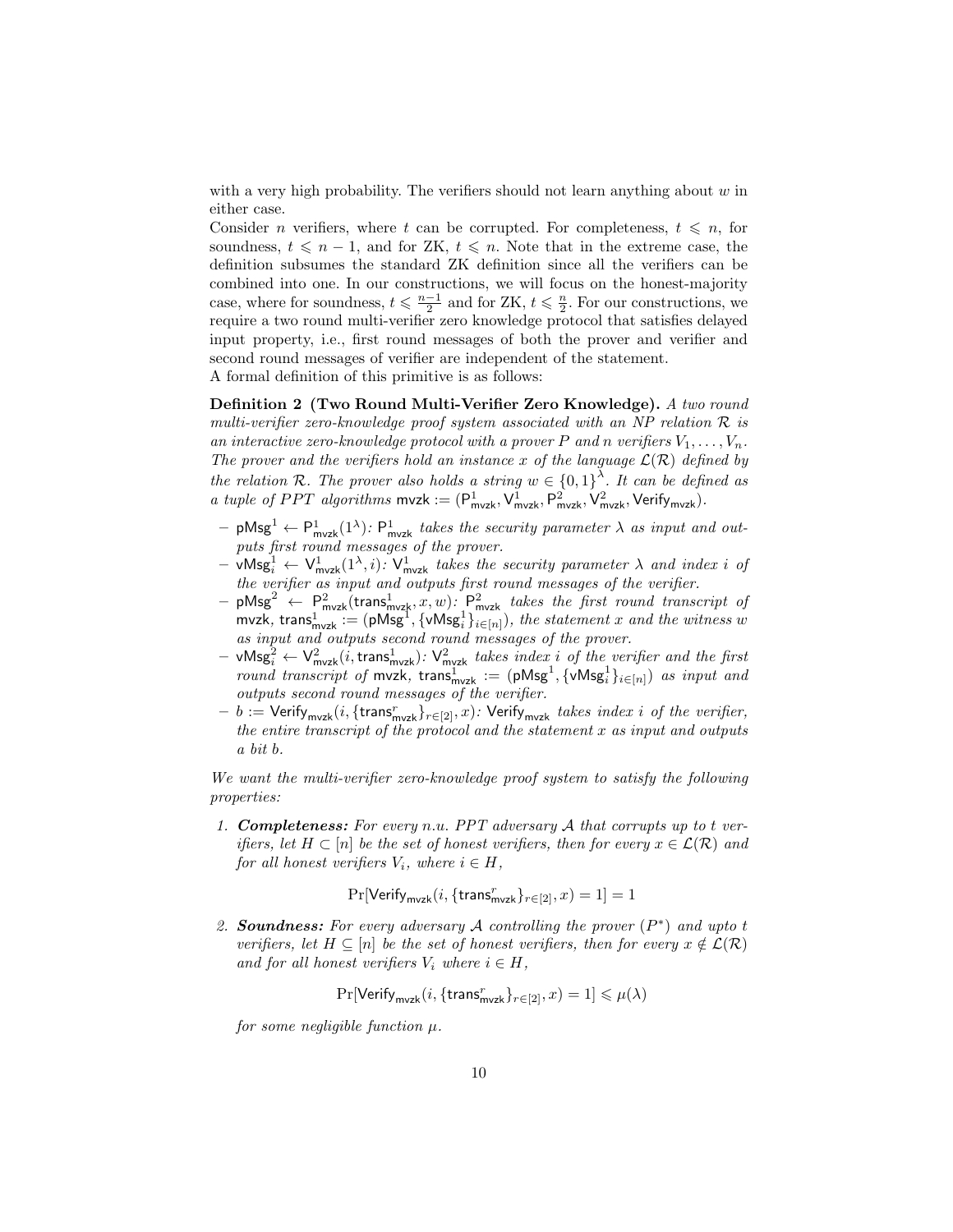We require a slightly stronger notion of soundness, where soundness holds, even if an adversarial prover is allowed to choose the statement after looking at the first round messages of honest verifiers.

3. **Zero-Knowledge:** For every n.u. PPT adversary  $A$ , that corrupts upto t verifiers, let  $H \subseteq [n]$  be the set of honest verifiers, then there exists a  $PPT \; Simulator \; Sim_{\text{mvzk}} := (Sim_{\text{mvzk}}^2, Sim_{\text{mvzk}}^2), \; s.t., \; for \; every \; x \in \mathcal{L}(\mathcal{R}), w \in$  $\mathcal{R}(x), \mathbf{z} \in \{0,1\}^*$  and a negligible function  $\mu(.)$ ,

$$
|\Pr[\mathsf{Exp}_{\mathcal{A},\mathsf{Sim}_{\mathsf{mvzk}} }^{\mathsf{ZK}}(1^{\lambda},0)=1]-\Pr[\mathsf{Exp}_{\mathcal{A},\mathsf{Sim}_{\mathsf{mvzk}} }^{\mathsf{ZK}}(1^{\lambda},1)=1]|\leqslant \mu(\lambda)
$$

where the experiment  $Exp_{\mathcal{A}, \text{Sim}_{\text{mvz}k}}^{\text{ZK}}(1^{\lambda}, \mathsf{b})$  is defined as follows:

(a) The adversary A gets  $(pMsg<sup>1</sup>, {vMsg<sup>1</sup>}_{i \in H})$ , which are computed as fol $lows$ 

\n- \n
$$
- \textbf{If } b = 0 \colon \text{pMsg}^1 \leftarrow \text{P}_{\text{mvzk}}^1(1^{\lambda}), \{ \text{vMsg}_i^1 \}_{i \in H} \leftarrow \{ \text{V}_{\text{mvzk}}^1(1^{\lambda}, i) \}_{i \in H} - \textbf{If } b = 1 \colon (\text{pMsg}^1, \{ \text{vMsg}_i^1 \}_{i \in H}) \leftarrow \text{Sim}_{\text{mvzk}}^1(1^{\lambda}, H).
$$
\n
\n- \n (b) The adversary  $\mathcal A$  sends  $\{ \text{vMsg}_i^1 \}_{i \in H}$  and specifies  $x, w$  and gets  $(\text{pMsg}^2, \{ \text{vMsg}_i^2 \}_{i \in H}),$  which are computed as follows:\n
	\n- \n $- \text{If } b = 0 \colon \text{pMsg}^2 \leftarrow \text{P}_{\text{mvzk}}^2(\text{trans}_{\text{mvzk}}, x, w), \{ \text{vMsg}_i^2 \}_{i \in H} \leftarrow \{ \text{V}_{\text{mvzk}}^2(i, \text{trans}_{\text{mvzk}}) \}_{i \in H}.$ \n
	\n\n
\n

- $-If b = 1$ : (p $Msg^2$ , {v $Msg^2$ }<sub>i∈H</sub>)  $\leftarrow$  Sim $^2_{mvzk}(H, trans^1_{mvzk}, x)$ .
- (c) The adversary outputs a bit  $b'$ , which is the output of the experiment.

If the soundness property only holds against polynomial-time adversaries, then we refer to the above system as an argument system.

In the full version, we provide a construction of multi-verifier ZK arguments based on Zaps. Our protocol is based on the multi-CRS NIZK construction of [\[22\]](#page-29-9), with some changes to achieve the strong completeness property.

## <span id="page-10-0"></span>4 Security with Abort against Malicious Adversaries

Overview. We start by providing an overview of our construction. Our starting point is the recent beautiful work of Garg and Srinivasan [\[17\]](#page-28-5).

Recap of [\[17\]](#page-28-5). Garg and Srinivasan [\[17\]](#page-28-5) constructed two-round maliciously secure MPC against dishonest majority based on any two-round OT in the CRS model with some specific security properties (that we discuss below). At a high level, their protocol works by compiling a multi-round maliciously secure protocol of a very specific syntactic structure (where each round only consists of a single bit broadcast by one party to all the other parties), which they refer to as a conforming protocol, into a two round protocol using OT.

The compiler of Garg and Srinivasan uses a two-round OT protocol in the CRS model with the following properties: (1) simulation-based security against malicious receivers (which implies that the simulator can extract the input bit from a malicious receiver); and (2) equivocation of the honest receiver bit. Unfortunately, in two rounds, these properties can only be achieved in the common random string (CRS) model in the dishonest majority setting.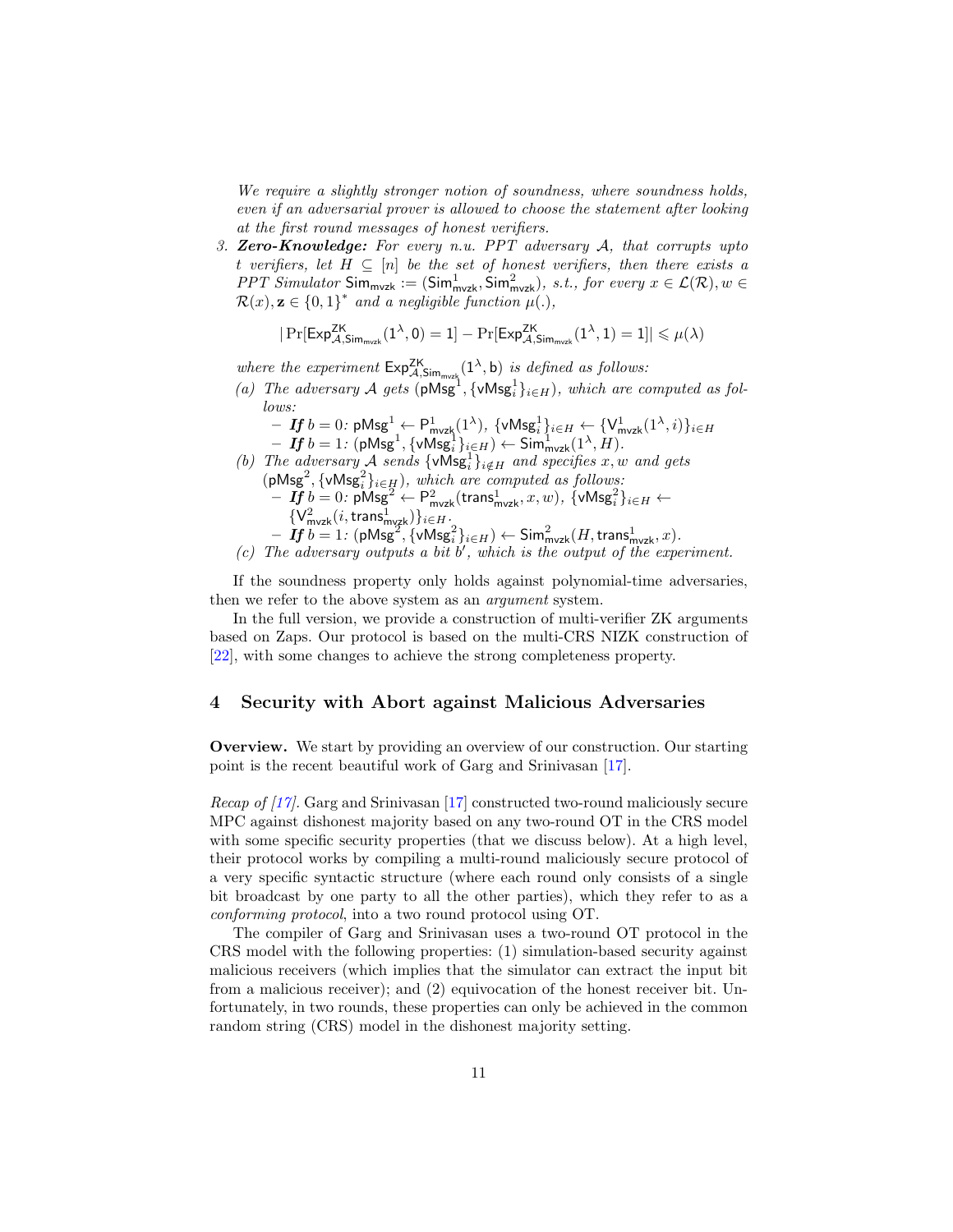At a high level, OT is used to transmit garbled circuit labels for a single input (that corresponds to a message in the underlying conforming protocol) to an evaluator. Loosely speaking, a "speaker" party in any round of the underlying conforming protocol sends a receiver's OT message in the first round of the two-round protocol. The receiver's message is computed using as input the bit b which is supposed to be broadcast in the underlying protocol. Note that these messages are not actually known in the first round, so the "speaker" party actually prepares multiple OT messages. Every other party (unaware of this bit ahead of time) computes the OT protocol message with the two labels for its own garbled circuit as its sender input. At a later point, when the message bit is broadcast, the OT receiver also reveals the randomness used to compute the appropriate first OT message. This enables an evaluator, different from the receiver, to obtain the appropriate labels for each garbled circuit and then evaluate them correctly.

However, this release of the randomness used to compute the OT receiver messages creates a problem during simulation against a rushing adversary since a simulator, who computes an OT receiver message on behalf of an honest party, does not know what inputs to use. For this reason, the compiler in [\[17\]](#page-28-5) requires the ability to equivocate receiver's randomness.

Challenges. We face some challenges in adopting the template of [\[17\]](#page-28-5) to achieve our goal of constructing a maliciously secure two-round MPC protocol in the honest majority setting from one-way functions. We highlight a couple of them below.

- Issue  $\#1$ . Replacing Oblivious Transfer: If we have any hope of basing our construction on one-way functions, we first need to figure out how to replace the oblivious transfer protocols in [\[17\]](#page-28-5) for the honest majority setting. Note that the oblivious transfer protocols are used in two places in  $[17]$ : (i) in the interactive secure MPC protocol and, (ii) in the transformation of conforming protocols into two-round secure MPC protocols. We handle both (i) and (ii) separately.
- *Issue*  $\#2$ *. Private Channels:* We first handle (i) by starting with a interactive secure MPC protocol in the honest majority setting. The existence of such a protocol achieving perfect security is known in literature [\[10,](#page-28-1)[6\]](#page-28-0). However such protocols, in addition to broadcast channels, inherently use private channels – every pair of parties has a channel designated to them such that any communication on this channel cannot be observed by an external entity. However, the approach of [\[17\]](#page-28-5) starts with an interactive secure MPC protocol that uses only broadcast channels. Hence, we need to modify their approach that will enable us to handle private channels in the underlying interactive secure MPC protocol.

Multiparty Homomorphic Oblivious Transfer. Towards solving both the above issues, we introduce the notion of multiparty homomorphic oblivious transfer. For simplicity, we first focus on achieving the weaker goal of semi-honest secure two-round MPC in the honest majority setting.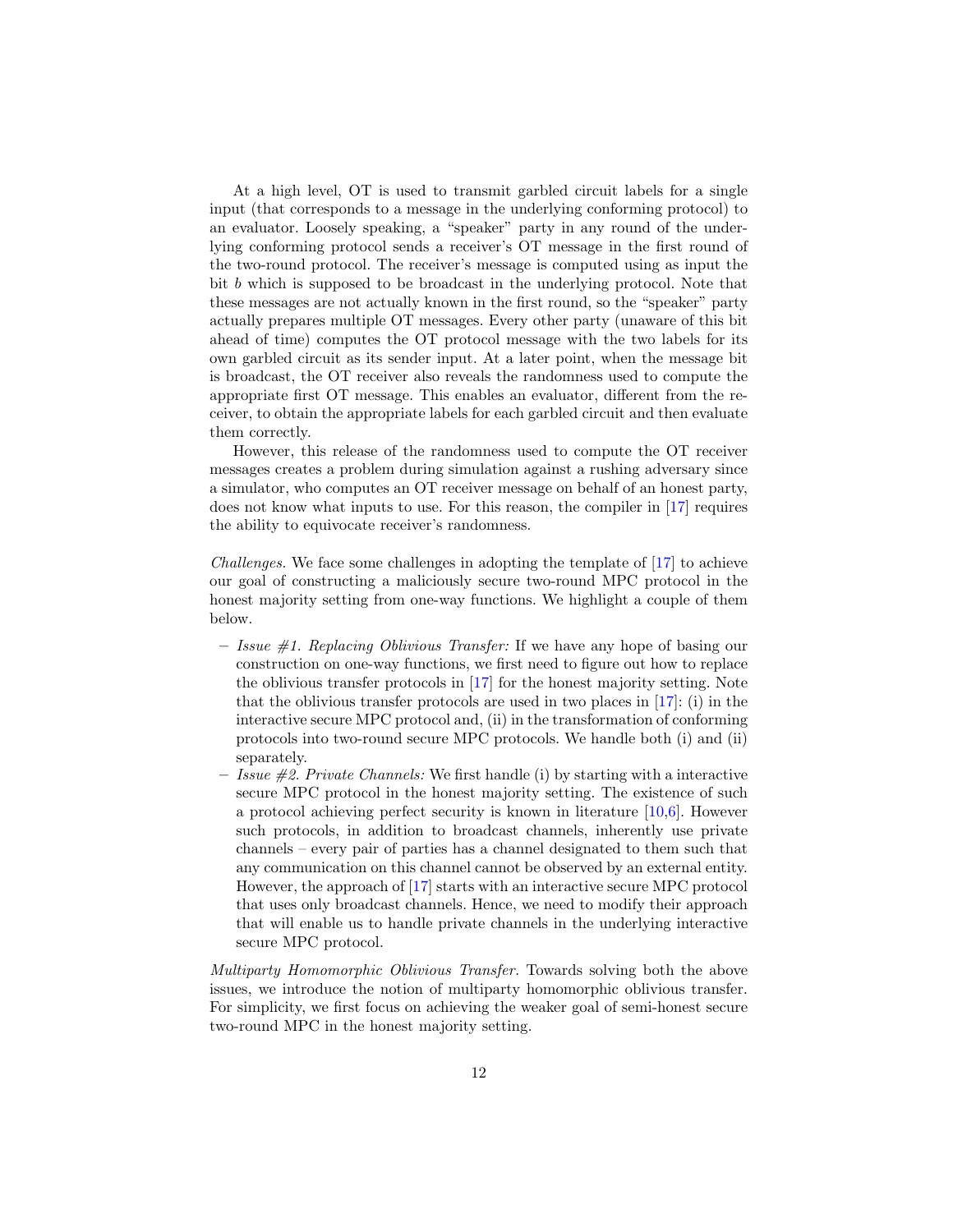As the name suggests, this notion is a multiparty protocol where only three of the parties have inputs and the rest of the parties have no inputs. These three parties are termed as sender, receiver and designated sender. The sender<sup>[10](#page-12-0)</sup>, has inputs  $(m_0, m_1)$ , receiver has input a bit  $\sigma_1$  and the designated sender has input a mask  $\sigma_2$ . At the end of the protocol, every party receives the output  $m_{\sigma_1 \oplus \sigma_2}$ . We can also consider a weaker notion where the designated sender does not supply any input and we term such a notion as multiparty OT (in particular, not homomorphic). In this case, every party receives  $m_{\sigma_1}$ .

We can use this protocol to replace the oblivious transfer protocols in the transformation from conforming protocols to two-round secure MPC protocols. Moreover this protocol can be instantiated from two-round perfectly secure MPC protocols for quadratic polynomials  $[10,6]^{11}$  $[10,6]^{11}$  $[10,6]^{11}$  $[10,6]^{11}$  $[10,6]^{11}$ . To see how this can be used to solve the issue of private channels, we make the following modifications to the framework of [\[17\]](#page-28-5).

- We start with an interactive perfectly secure MPC protocol that uses only broadcast channels in the pre-processing setting. By pre-processing, we mean that the parties can exchange information with each other over private channels before seeing any input. Once pre-processing phase is over, the parties receive the inputs in the online phase and during this phase, they perform secure computation only using broadcast channels. Such a protocol can be achieved by starting with an perfectly secure protocol without pre-processing but using private channels: the parties can exchange one-time pads (of suitable length) in the pre-processing phase to emulate the private channels in the online phase. In particular, whenever a party  $P_i$  has to send a message to another party  $P_j$ , it encrypts its message using the one-time pad  $P_j$  sent to  $P_i$  during the online phase. We transform such a interactive MPC protocol into a conforming protocol in the pre-processing setting.
- To transform a conforming protocol in the pre-processing setting into a two-round protocol, the main challenge we encounter is to get rid of the pre-processing phase. Specifically, every party in the two-round protocol is required to commit to all its actions (corresponding to the conforming protocol) in the first round. This is not possible if we start with a conforming protocol in the pre-processing setting since the actions of the parties depend on the output of the pre-processing phase which cannot be computed before the first round in the two-round protocol. This is where we crucially use the homomorphism property of the multiparty homomorphic OT protocol.

Malicious Security. While the use of multiparty homomorphic OT protocol can be used to achieve a semi-honest secure two-round MPC protocol in the honest majority setting, we need additional mechanisms to prove security against mali-

<span id="page-12-0"></span> $\frac{10}{10}$  For simplicity, we explain the main ideas using just a single sender. We use a generalized version with multiple senders.

<span id="page-12-1"></span> $11$  Note that  $[10,6]$  $[10,6]$  dealt with computations over large fields while we need to securely compute quadratic polynomials over boolean fields. By suitably using extension fields in [\[6\]](#page-28-0) we can solve this issue.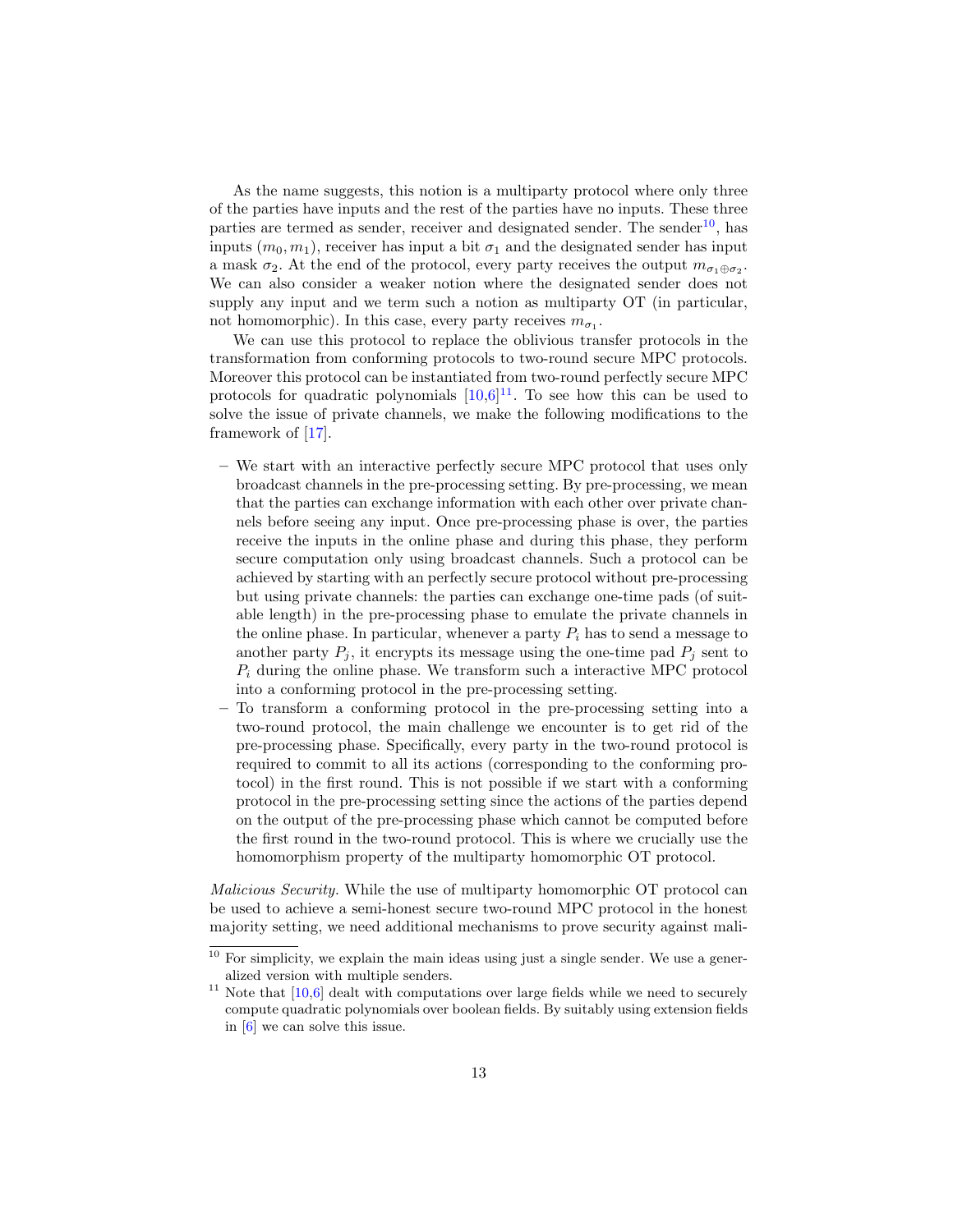cious adversaries. We start by incorporating the equivocation mechanism inside our multiparty homomorphic protocol.

Equivocation Instead of using an OT protocol that explicitly allows for randomness equivocation, we achieve a similar effect from the fact that an honest receiver's input in the multiparty OT protocol is not fixed in the adversary's view when it can corrupt only a minority of parties.

Given a maliciously secure multiparty homomorphic OT protocol satisfying these properties, one could obtain the required compiler following the above strategy. However, we do not know of such a protocol in only two rounds.

Towards this, we note that the work of Ishai, Kushilevitz and Paskin [\[26\]](#page-29-3) construct a two round protocol for degree 2 polynomial computation, in the honest majority setting. While their protocol does not achieve full malicious security, it achieves a weaker notion they refer to as *privacy with knowledge of* outputs. Roughly, this notion is similar to standard malicious security, except that it does not guarantee correctness of outputs received by the honest parties. In particular, the adversary can explicitly set the output of the honest parties to any value of its choice (in this sense, it "knows" the honest party outputs). Since a multi-party OT can be represented as a degree 2 polynomial computation, a two-round multi-party OT protocol achieving this weaker security notion can be obtained from [\[26\]](#page-29-3).

Our main insight is that this weaker notion of multiparty homomorphic OT can still be used to obtain our desired compiler. In the protocol by Garg and Srinivasan [\[17\]](#page-28-5) , it is essential that OT security holds against malicious receivers that attempt to equivocate their receiver bit. It would seem that in our weaker model, since the adversary can set the output to be a value of its choice, it could potentially change the output from say  $m_b$  to  $m_{1-b}$ , where b was its input to the OT protocol. This would completely break simulation since the adversary could essentially equivocate its input, and thus the guarantees of the protocol in [\[17\]](#page-28-5) would no longer apply. This is where we use the knowledge of output property of the protocol, i.e. the output that the honest parties receive is known to the adversary. In the case of the OT protocol, when the sender is honest, an ideal world adversary receives only  $m_b$  and  $m_{1-b}$  remains hidden. Thus the output of honest parties forced by the adversary are independent of  $m_{1-b}$ . This does not stop the adversary to from setting it to a random value. However, since messages  $m_b$  and  $m_{1-b}$  correspond to wire keys of a garbled circuit, we can rely on the security of the garbling scheme which ensures that a garbled circuit cannot be evaluated unless the evaluator has one of the keys.

### <span id="page-13-0"></span>4.1 Conforming Protocols

Let  $\Phi$  be an n-party deterministic MPC protocol with honest majority. Let  $\mathcal{P} = \{P_1, \ldots, P_n\}$  be the set of parties in the protocol with inputs  $x_1, \ldots, x_n$ respectively. A conforming protocol can be defined by a tuple of 3 functions (pre, comp, post).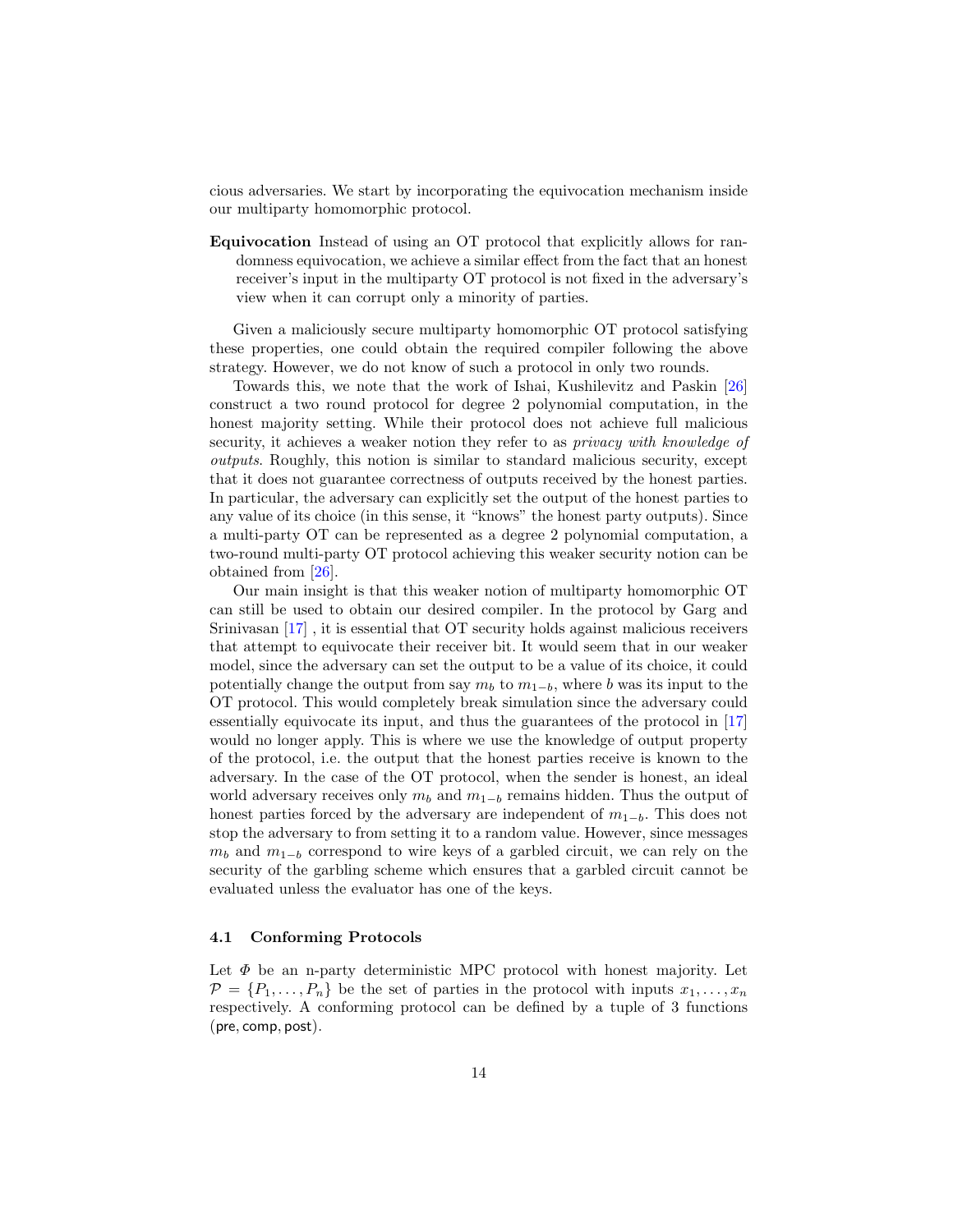**Pre-processing Phase:** For each  $(i \in [n])$ , party  $P_i$  computes the following:  $(z_i, \hat{v}_i) \leftarrow \text{pre}(1^{\lambda}, i, x_i)$ . The randomized algorithm pre takes as input, the index i of the party, its input  $x_i$  and outputs  $z_i \in \{0,1\}^{\ell/n}$  and  $\widehat{v}_i \in \{0,1\}^{\ell}$ .  $\widehat{v}_i$  is<br>private information, that it retains with itself. We require that  $\widehat{x}_i[k] = 0$  for all private information, that it retains with itself. We require that  $\hat{v}_i[k] = 0$  for all  $k \in [\ell] \setminus [(i-1)\ell/n] \rightarrow i\ell/n$ ,  $\hat{v}_i$  is a public value that is broadcast to every  $k \in [\ell] \setminus \{ (i-1)\ell/n, \cdots, i\ell/n \}$ .  $z_i$  is a public value that is broadcast to every other party in the protocol.

Each party  $P_i$  additionally samples masks  $r_{k\to i}$  for all  $k \in [n] \setminus \{i\}$  of appropriate length (to be discussed shortly). The mask  $r_{k\to i}$  is sent privately to  $P_k$ .

Computation Phase: The computation phase can be viewed as a series of T actions  $\Phi_1, \ldots, \Phi_T$ . Each action  $\Phi_r$ , for  $t \in [T]$ , can be parsed as tuple of 5 indices,  $\Phi_t = (i^*, j^*, f, g, h)$ , where  $i^* \in [n], j^* \in [n] \cup \{\perp\}$ , and  $f, g, h \in [\ell]$ . Since  $\Phi$  is a deterministic protocol,  $\Phi_1, \ldots, \Phi_T$ , are known to each party in advance.

- For all  $j \in [n] \setminus \{i\}, \mathbb{I}_{j \to i} = \{h \mid \Phi_{\cdot}(j, i, \cdot, \cdot, h)\}, \text{ and } \mathbb{I}_{i} := \cup_{j \in [n] \setminus \{i\}} \mathbb{I}_{j \to i}^{12}$  $j \in [n] \setminus \{i\}, \mathbb{I}_{j \to i} = \{h \mid \Phi_{\cdot}(j, i, \cdot, \cdot, h)\}, \text{ and } \mathbb{I}_{i} := \cup_{j \in [n] \setminus \{i\}} \mathbb{I}_{j \to i}^{12}$  $j \in [n] \setminus \{i\}, \mathbb{I}_{j \to i} = \{h \mid \Phi_{\cdot}(j, i, \cdot, \cdot, h)\}, \text{ and } \mathbb{I}_{i} := \cup_{j \in [n] \setminus \{i\}} \mathbb{I}_{j \to i}^{12}$ . Hence, for each  $k \in [n] \setminus \{i\}, r_{k \to i} \in \{0,1\}^{\vert\mathbb{I}_{k \to i}\vert}$ . From each  $r_{k \to i}$ , we want to refer to the bit in  $r_{k\to i}$  that is associated with the index h. This is achieved by defining the following function  $r_{k\to i}(h) \coloneqq r_{k\to i}[\rho(h)]$ , where  $\rho(h)$  is the index of h in  $\mathbb{I}_{k\to i}$ . We are able to do so because we are treating as an ordered set.
- We now create the vector  $v \in \{0,1\}^{\ell}$  from  $\widehat{v}$  and masks  $r_{k \to i}$ .

$$
v_i[k] := \begin{cases} \widehat{v}[k] & \text{if } k \in \{(i-1)\ell/n, \cdots, i\ell/n\} \\ r_{\pi(k)\to i}[k] & \text{if } k \in \mathbb{I}_i \\ 0 & \text{otherwise} \end{cases}
$$

where  $\pi(k)$  is j such that  $k \in \mathbb{I}_{j \to i}$ . We simply update  $\hat{v}$  to include the mask<br>bits at the appropriate position It is important to note that these updates make bits at the appropriate position. It is important to note that these updates make sense only if for every i the sets  $\mathbb{I}_{j\to i}$  are disjoint. This will indeed be enforced in the conforming protocol (see below).

Let For each  $i \in [n]$ , party  $P_i$  does the following: Sets, st<sub>i</sub> =  $(z_1|| \dots || z_n) \oplus v_i$ For each  $t \in \{1, \ldots, T\},\$ 

- 1. Parse  $\Phi_t$  as  $(i^*, j, f, g, h)$
- 2. If  $i = i^*$ , compute  $\mathsf{st}_i[h] = \mathsf{NAND}(\mathsf{st}_i[f], \mathsf{st}_i[g]) \oplus r_{i \to j}(h)$  (where  $r_{i \to j}(h) = 0$ if  $j = \perp$ ) and broadcast  $\mathsf{st}_i[h] \oplus v_i[h]$  to all other parties.
- 3. Else, updates  $\mathsf{st}_i[h]$  to the bit value received from  $P_{i^*}.$

We require each action  $\Phi_t$ , for  $t \in [T]$ , to update a unique position h in the state. More specifically,  $\forall t, t' \in [T]$  such that  $t \neq t'$ , if  $\Phi_t = (0, 0, ..., t)$  and  $\Phi_{t'} = (0, \ldots, 0, h')$ , then  $h \neq h'$ . Additionally, for every party  $P_i$  we require that a bit at index h sent privately to a party  $P_i$  is not used as a input to a NAND computation by  $P_i$ . Formally,  $\forall t \in [T]$  if  $\Phi_t = (i, j, \cdot, \cdot, h)$  where  $j \neq \perp$  then

<span id="page-14-0"></span><sup>&</sup>lt;sup>12</sup> We abuse notation slightly and consider each  $\mathbb{I}_{j\to i}$  to be an ordered set, ordered increasingly by h.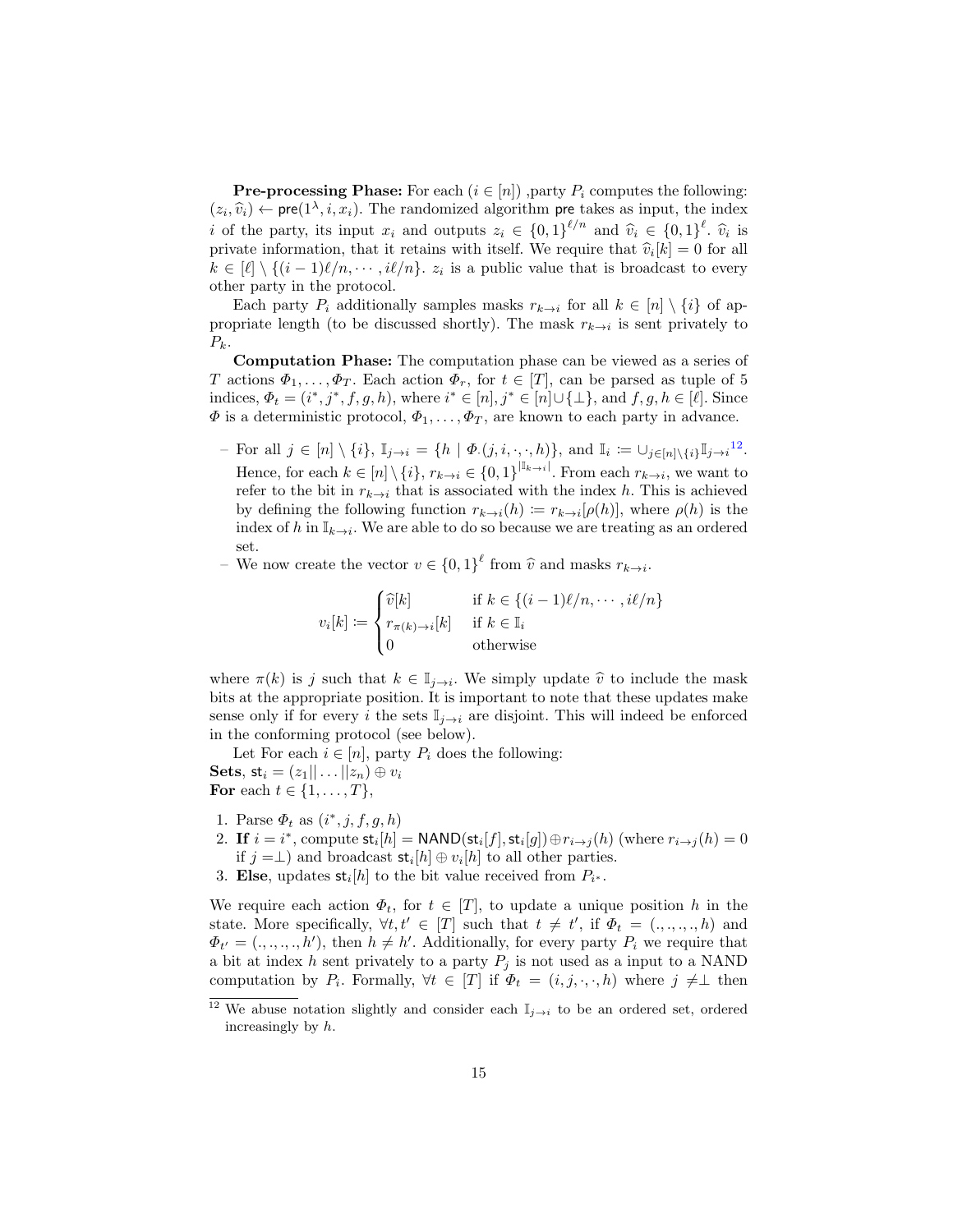$\nexists t' \in [t, T]$  such that  $\Phi_{t'} = (i, \cdot, h, \cdot, \cdot)$  or  $\Phi_{t'} = (i, \cdot, \cdot, h, \cdot)$ . We denote  $A_i \subset [T]$ be set of rounds in which party  $P_i$  sends a bit.

We note that the non-repetition of h ensures that for every i, k the sets  $\mathbb{I}_{i\to k}$ are disjoint.

**Output Phase:** For each  $i \in [n]$ , party  $P_i$  outputs post(st<sub>i</sub>)

**Transformation to a Conforming Protocol.** Let  $\Pi$  be an n-party deterministic MPC protocol with honest majority. Let  $\mathcal{P} = \{P_1, \ldots, P_n\}$  be the parties in the protocol  $\Pi$ . Let each party  $P_i$  have input  $x_i \in \{0,1\}^m$ . We want to transform this protocol  $\Pi$  to a conforming protocol  $\Phi$ , while preserving its security and correctness. We allow the protocol  $\Pi$  to use both broadcast and private channels.

We can assume w.l.o.g. that only a single bit is communicated by one party in each round of  $\Pi$ . This can trivially be achieved by increasing the round complexity of the protocol. As discussed, this bit can be broadcast or sent to a specific party. Since only a single bit is communicated in each round by one party, the message complexity in this case is equivalent to the round complexity. Let the message/round complexity of  $\Pi$  after increasing the round complexity be p. Let  $C_r$  be the circuit computed in round  $r \in [p]$ . Again we can assume without loss of generality that this circuit is only composed of NAND gates with fan-in two and each  $C_r$  is composed of q NAND gates.

We now describe how to transform  $\Pi$  into a conforming protocol  $\Phi$ . There are  $T = pq$  rounds in  $\Phi$ . Let  $\ell = mn + pq$  and  $\ell' = pq/n$ 

- $-$  pre $(1, x_i)$  :
	- 1. Samples  $r_i \leftarrow \{0,1\}^m$  and  $s_i \leftarrow (\{0,1\}^{g-1}||0)^{p/n}$ .
	- 2. Output  $z_i := x_i \oplus r_i ||0^{\ell'}$  and  $v_i := 0^{\ell/n} || \dots ||r_i || s_i || \dots || 0^{\ell/n}$
- comp :=  $\{\Phi_1, \ldots, \Phi_T\}$ : As specified in the transformation above, each round  $r \in [p]$  in  $\Pi$  is expanded into q actions in  $\Phi$ . Each of these actions  $\{\Phi_t\}_t$ , where  $t \in \{(r-1)q+1,\ldots,rq\}$  is a single NAND computation. For each  $t, \Phi_t$ is set as  $(i^*, j^*, f, g, h)$ . f, g are the locations in  $st_{i^*}$  that the  $t^{th}$  NAND gate in  $C_r$  is computed on. h is the first location in  $st_{i^*}$  amongst the locations  $(i^* - 1)\ell/n + m + 1$  to  $i\ell/n$  that has not been updated before. For  $t \in$  $\{(r-1)q+1,\ldots,rq-1\}, j^* := \perp$ , and for  $t = rq, j^*$  is set to be the recipient of the bit in the round r of  $\Pi$ . If the bit is to be broadcast in round r of  $\Pi$ ,  $j^*$  is set to  $\perp$ .
- post $(i, st_i)$  Party  $P_i$  gathers messages sent by other parties in  $\Pi$  from the final  $st_i$  and runs the output phase of  $\Pi$  to output the output.

To ensure the global invariant property (defined shortly) when there are private channels involved, we require the second property described in the conforming protocol. Namely, if a player  $P_i$  sends a bit in index  $h$  over a private channel,  $P_i$  cannot subsequently use the index h as an input to a NAND gate. This is easily fixed by "copying" the bit at index h by recomputing the bit to a new position  $h'$  in the subsequent round of  $P_i$ . This increases the number of NAND gate in each round by 1, and does not affect the transformation above.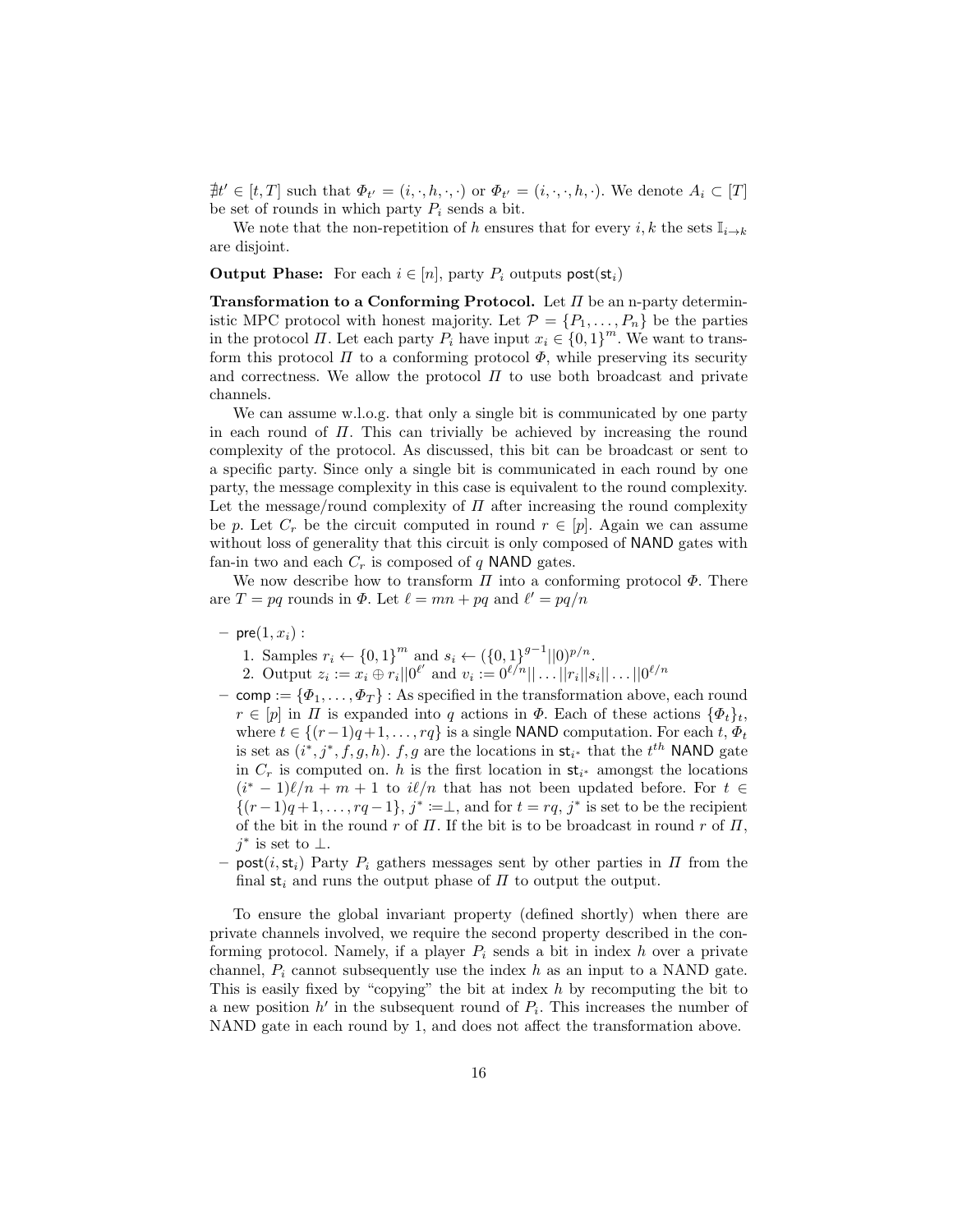The changes in the conforming protocol, and the transformation is to accommodate underlying protocols that use both broadcast and private channels. The conforming protocol in [\[17\]](#page-28-5) relies on the underlying protocol to use only broadcast channels.

### 4.2 Our Compiler

Building Blocks. The main primitives required in this construction are:

- 1. A maliciously secure conforming protocol  $\Phi$  with honest majority.
- 2. A garbling scheme (Garble, Eval) for circuits.
- 3. A 2 round Multiparty Homomorphic Oblivious Transfer Protocol that works in the honest majority setting.

<span id="page-16-0"></span>**Theorem 5.** Assuming maliciously secure conforming protocol  $\Phi$ , secure garbling scheme (Garble, Eval) and a 2 round multiparty homomorphic OT protocol the two round protocol  $\Pi$  described below achieves security with abort against any  $t < \frac{n}{2}$  malicious corruptions.

We instantiate the underlying MPC protocol with an information-theoretic honest majority MPC protocol such as [\[10,](#page-28-1)[6\]](#page-28-0). Further, our compiler makes only black-box use of one-way functions.

While we describe our complier for malicious adversaries using both broadcast and private channels, it is easy to see that our protocol is secure against semi-honest adversaries that use only private channels.

**Protocol.** Let  $\mathcal{P} = \{P_1, \ldots, P_n\}$  be the set of parties in the protocol and let  ${x_1, \ldots, x_n}$  and  ${\tilde{r}_1, \ldots, \tilde{r}_n}$  be their respective inputs and randomness. Next, we describe the protocol  $\Pi$  in detail:

**Round 1.** Each party  $P_i$  does the following:

- 1. Run the pre-computation phase to compute  $(z_i, v_i)$ :  $(z_i, \hat{v}_i) \leftarrow \text{pre}(1^{\lambda}, i, (x_i, \tilde{r}_i))$ .<br>Sample masks  $[x_i, \ldots]$  of appropriate length and construct  $v_i$  as in Sample masks  ${r_{j\to i}}_{j\in[n]\setminus\{i\}}$  of appropriate length and construct  $v_i$  as in the conforming protocol (see [subsection 4.1\)](#page-13-0). Broadcast  $z_i$  and send each  $r_{i\rightarrow i}$  to  $P_i$ .
- 2. For each round  $t \in [T]$ :
	- Parse  $\Phi_t$  as  $(i^*, j^*, f, g, h)$
	- If  $P_i$  is the speaker, i.e.,  $i = i^*$ , we compute the first round OT receiver messages. Specifically, for each  $\alpha, \beta \in \{0, 1\}$ :

$$
\left\{\text{ot}_{i}[j]_{\to i^*, j^*}^{1,t,\alpha,\beta}\right\}_{j\in [n]} \leftarrow \text{OT}_1^R\left(v_{i,h} \oplus \text{NAND}\left(v_{i,f} \oplus \alpha, v_{i,g} \oplus \beta\right)\right).
$$

In the case that  $j^* = \perp$ , this is the regular OT (without the special designated sender). Send  $P_j$  its corresponding message.

- Else (if  $i \neq i^*$ ),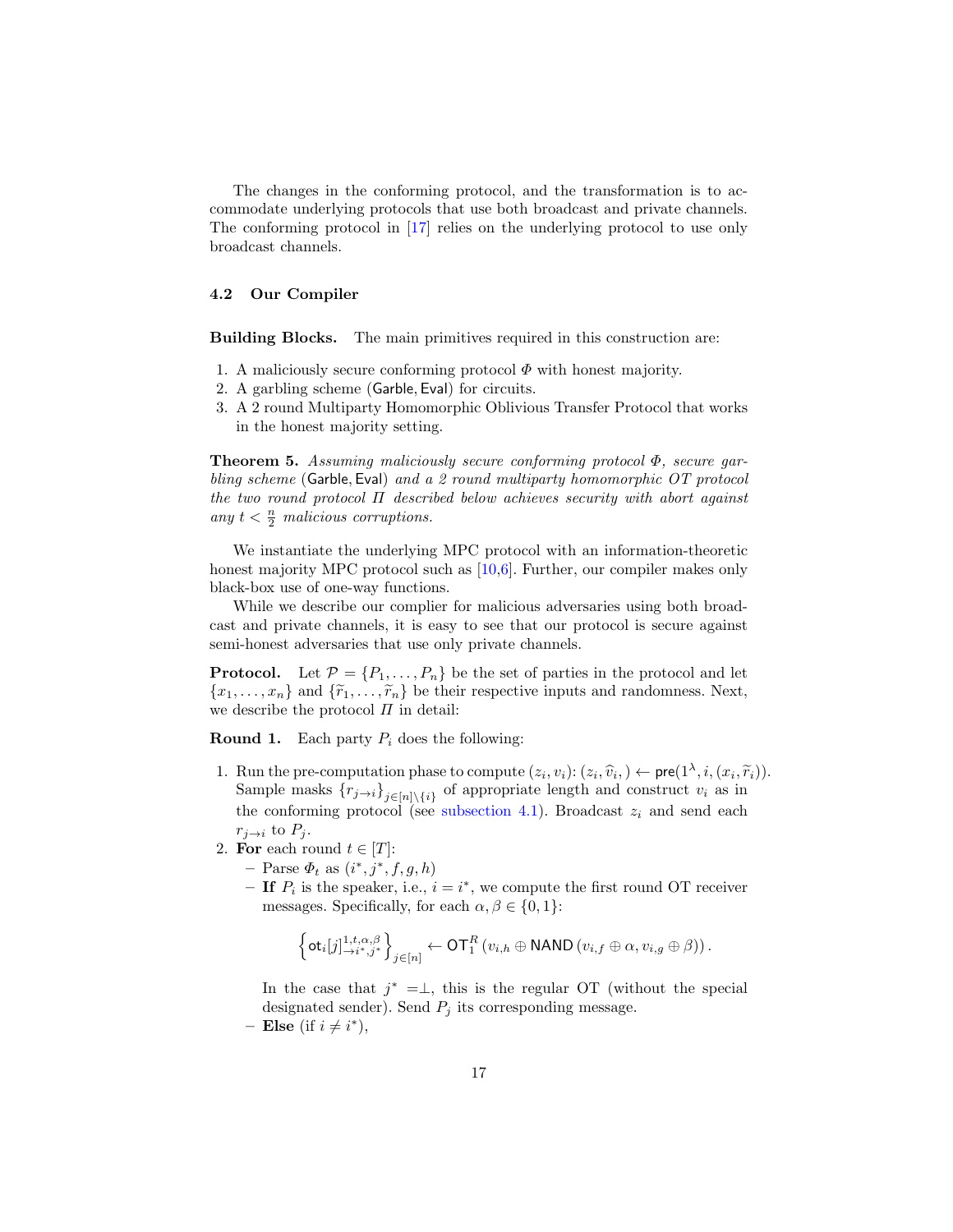– it computes the sender OT messages. First, it generates labels for the *t*-th round:  $\left\{\mathsf{lab}_{k,0}^{i,t}, \mathsf{lab}_{k,1}^{i,t}\right\}$  $\kappa \in [\ell]$  ← Gen(1<sup> $\lambda$ </sup>). Next, it computes the OT messages:  $\forall \alpha, \beta \in \{0, 1\}$  $-$  if  $i = j^*$ ,  $\left\{\mathsf{ot}_i[j]_{\rightarrow i^*,j^*}^{1,t,\alpha,\beta}\right\}$  $\phi_j\!\in\!\left[n\right]\leftarrow\mathsf{OT}_1^{\widehat{S}}\left(\mathsf{lab}_{h,r_i* \rightarrow i(h)}^{i,t},\mathsf{lab}_{h,1\oplus r_i* \rightarrow i(h)}^{i,t},r_{i^*\rightarrow i(h)}\right)^{13}.$  $\phi_j\!\in\!\left[n\right]\leftarrow\mathsf{OT}_1^{\widehat{S}}\left(\mathsf{lab}_{h,r_i* \rightarrow i(h)}^{i,t},\mathsf{lab}_{h,1\oplus r_i* \rightarrow i(h)}^{i,t},r_{i^*\rightarrow i(h)}\right)^{13}.$  $\phi_j\!\in\!\left[n\right]\leftarrow\mathsf{OT}_1^{\widehat{S}}\left(\mathsf{lab}_{h,r_i* \rightarrow i(h)}^{i,t},\mathsf{lab}_{h,1\oplus r_i* \rightarrow i(h)}^{i,t},r_{i^*\rightarrow i(h)}\right)^{13}.$  $-$  else,  $\left\{\textsf{ot}_i[j]\substack{1,t,\alpha,\beta\\ \rightarrow i^*,j^*}\right\}$  $\mathcal{j}\in [n] \leftarrow \mathsf{OT}_1^S\left(\mathsf{lab}_{h,0}^{i,t}, \mathsf{lab}_{h,1}^{i,t}\right)$ where h is the index specified by  $\Phi_t$ . Send  $\left\{\textsf{ot}_i[j]\substack{1,t,\alpha,\beta\\ \rightarrow i^*,j^*}\right\}$  $\alpha, \beta \in \{0,1\}$  to party  $P_j$ .

**Round 2.** Each party  $P_i$  does the following:

- 1. Set state. The local state is defined as  $\mathsf{st}_i := (z_1 || \dots || z_i || \dots || z_n) \oplus v_i$
- 2. For each  $t$  from  $T$  to 1,
	- (a) Parse  $\Phi_t$  as  $(i^*, j^*, f, g, h)$
	- (b) Compute the second round OT messages as follows:

$$
\forall \alpha, \beta \in \{0, 1\}, \quad \mathsf{ot}_i[\bot]^{2, t, \alpha, \beta}_{\rightarrow i^*, j^*} \leftarrow \mathsf{OT}_2 \left( \left\{ \mathsf{ot}_j[i]^{1, t, \alpha, \beta}_{\rightarrow i^*, j^*} \right\}_{j \in [n]} \right)
$$

(c) Compute the garbled circuit as

$$
\tilde{\mathsf{P}}^{i,t} \leftarrow \mathsf{Garble}\left(\mathsf{P}\left[i,\varPhi_t,v_i,\left\{\mathsf{ot}_i[\bot]^{2,t,\alpha,\beta}_{\rightarrow i^*,j^*}\right\}_{\alpha,\beta\in\{0,1\}},\overline{\mathsf{lab}}^{i,t+1},\left\{r_{i\rightarrow j}\right\}_{j\in[n]\backslash\{i\}}\right],\left\{\mathsf{lab}_{k,b}^{i,t}\right\}_{k\in[\ell],b\in\{0,1\}}\right).
$$

where the program  $P$  is defined in [Figure 1.](#page-18-0)

3. Broadcast the garbled program, and the keys to the first circuit:

 $\left(\{\tilde{\mathsf{P}}^{i,t}\}_{t\in[T]},\left\{\mathsf{lab}^{i,1}_{k,\mathsf{st}_{i,k}}\right\}_{k\in[\ell]}$ to every other party.

**Evaluation.** To compute the output of the protocol, each party  $P_i$  does the following:

1. For each  $j \in [n]$ , let  $\widetilde{\mathsf{lab}}^{j,1} := \left\{ \mathsf{lab}_k^{j,1} \right\}$  $k \in [\ell]$  be the labels received from party  $P_j$  at the end of Round 2.

2. For each  $t$  from 1 to  $T$  do:

- (a) Parse  $\Phi_t$  as  $(i^*, j^*, f, g, h)$
- (b) Evaluate the  $t$ -th garbled circuit received from party  $i^*$

$$
\left((\alpha,\beta,\gamma),\widetilde{\mathsf{lab}}^{i^*,t+1},\mathsf{ot}_{i^*}[\bot]^{2,t}_{\rightarrow i^*,j^*}\right)\coloneqq\mathsf{Eval}\left(\widetilde{\mathsf{P}}^{i^*,t},\widetilde{\mathsf{lab}}^{i^*,t}\right)
$$

<span id="page-17-0"></span><sup>&</sup>lt;sup>13</sup> The labels are ordered such that when  $\sigma_1 \oplus \sigma_2 = r_{i^* \to i}(h) \oplus \gamma$ , the selected label would be lab $_{h,\gamma}^{i,t}$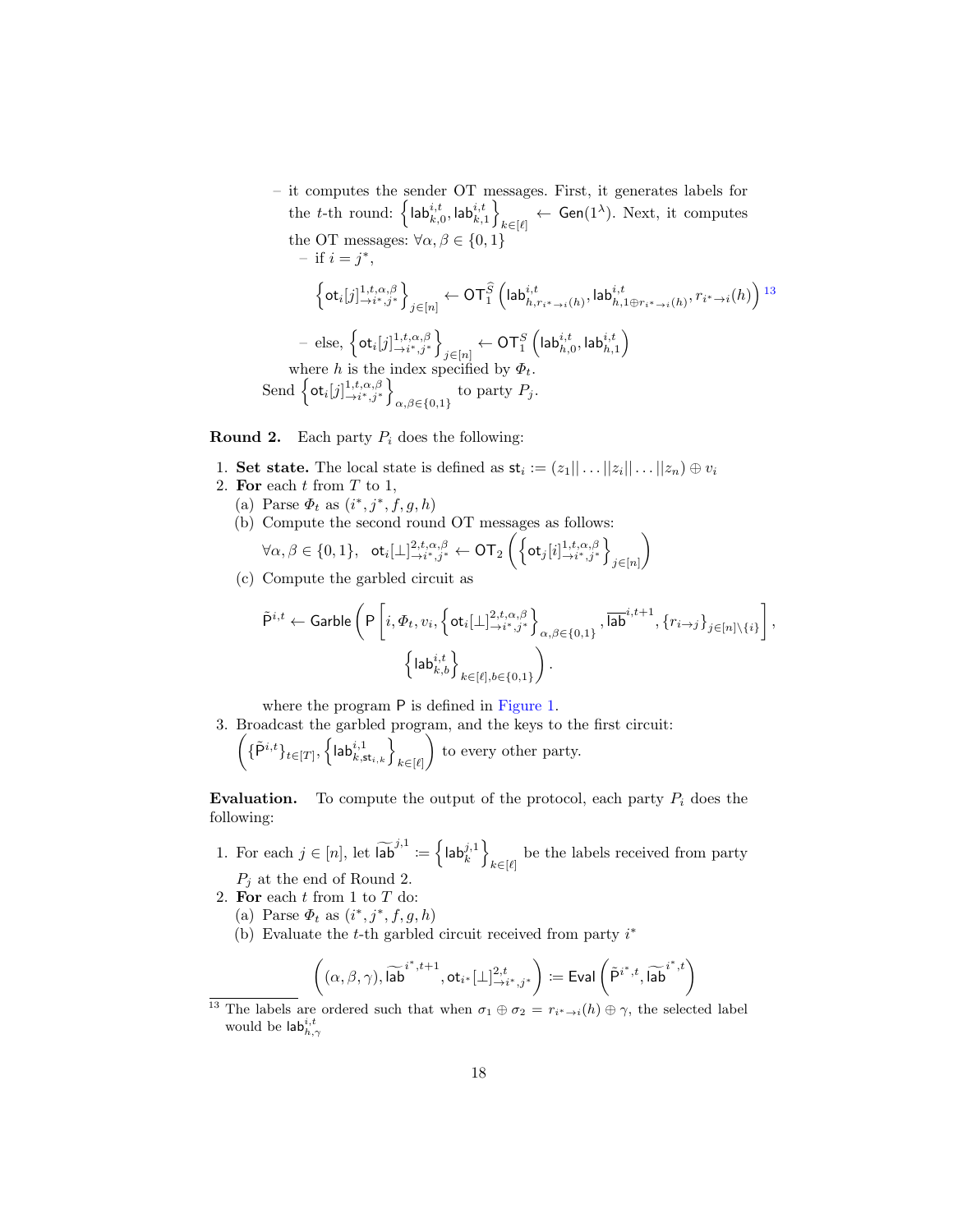- (c) Update the h-th bit in the local state:  $\mathsf{st}_{i,h} := \gamma \oplus v_{i,h}$ .
- (d) Evaluate the t-th garbled circuits for each other party. For each  $j \neq i^*$  compute:

$$
\left(\left\{\mathsf{lab}^{j,t+1}_k\right\}_{k\in[\ell]\backslash\{h\}},\mathsf{ot}_{j}[\bot]^{2,t}_{\rightarrow i^*,j^*}\right)\coloneqq\mathsf{Eval}\left(\tilde{\mathsf{P}}^{j,t},\widetilde{\mathsf{lab}}^{j,t}\right)
$$

(e) To compute the label of the h-th input wire, of the  $(t + 1)$ -th garbled circuit, for each party other than  $i^*$ , we apply the OT output function OT3. Recover

$$
\left(\left\{\mathsf{lab}^{j,t+1}_h\right\}_{j\in[n]\backslash\{i^*\}}\right):=\mathsf{OT}_3\left(\left\{\mathsf{ot}_j[\bot]^{2,t}_{\rightarrow i^*,j^*}\right\}_{j\in[n]}\right)
$$

For each 
$$
j \neq i^*
$$
 set  $\widetilde{lab}^{j,t+1} := \left\{ \textsf{lab}^{j,t+1}_k \right\}_{k \in [\ell]}$ .

3. Compute the output as  $post(i, st_i)$ .

## Program P .

<span id="page-18-0"></span>Input.  $st_i$ **Hardcoded.** The index i of the party, the action  $\Phi_t = (i^*, j^*, f, g, h)$ , the secret value  $v_i$ , the OT messages  $\left\{\textsf{ot}_i[\perp]_{\rightarrow i^*,j^*}^{2,t,\alpha,\beta}\right\}$  $\alpha, \beta \in \{0,1\}$ , a set of labels  $\overline{\mathsf{lab}}^{i,t+1} =$  $\{\mathsf{lab}_{k,0}^{i,t+1}, \mathsf{lab}_{k,1}^{i,t+1}\}_{k \in [\ell]}$  and masks  $\{r_{i \to j}\}_{j \in [n] \setminus \{i\}}$ . 1. If  $i = i^*$  then: (a) Compute  $\mathsf{st}_i[h] := r_{i^* \to j^*}(h) \oplus \mathsf{NAND}(\mathsf{st}_i[f], \mathsf{st}_i[g])$ ,  $\alpha := \mathsf{st}_i[f] \oplus v_i[f], \beta :=$  $\mathsf{st}_i[g] \oplus v_i[g]$  and  $\gamma := \mathsf{st}_i[h] \oplus v_i[h]$ . (b) **Output**  $\left((\alpha,\beta,\gamma),\left\{\mathsf{lab}_{k,\mathsf{st}_i[k]}^{i,t+1}\right\}\right)$  $\left\{ \textsf{ot}_i [\bot]^{2,t,\alpha,\beta}_{\rightarrow i^*,j^*} \right\}$  $j\in[n]\backslash\{i\}$  $\setminus$ 2. Else: (a) Output  $\left(\left\{\mathsf{lab}^{i,t+1}_{k,\mathsf{st}_i[k]}\right\}\right)$  $\kappa \in [\ell] \backslash \{h\}$  ,  $\mathtt{ot}_i[\bot]^{2,t,\mathsf{st}_i[f],\mathsf{st}_i[g]}_{\rightarrow i^*,j^*}$  $\setminus$ 

### Fig. 1: Program P

Correctness. An important property of the protocol is that  $\forall i, j \in [n]$  and  $k \in \ell$ , we have  $\mathsf{st}_i[k] \oplus v_i[k] = \mathsf{st}_j[k] \oplus v_j[k]$ . This is denoted by a value  $\mathsf{st}^*$ , which we shall refer to as the *global invariant*. In addition, the transcript of the execution in the computation phase is denoted by  $Z \in \{0,1\}^T$ . Correctness of the protocol in [\[17\]](#page-28-5) follows from this global invariant property and the structure of  $v_i$ .

From the correctness of the multiparty homomorphic OT, the difference from the protocol in [\[17\]](#page-28-5) arises when there exists  $t \in [T]$  such that  $\Phi_t = (\cdot, j, \cdot, \cdot, h)$ such that  $j \neq \perp$ . Or in other words, when there is a private message to be sent.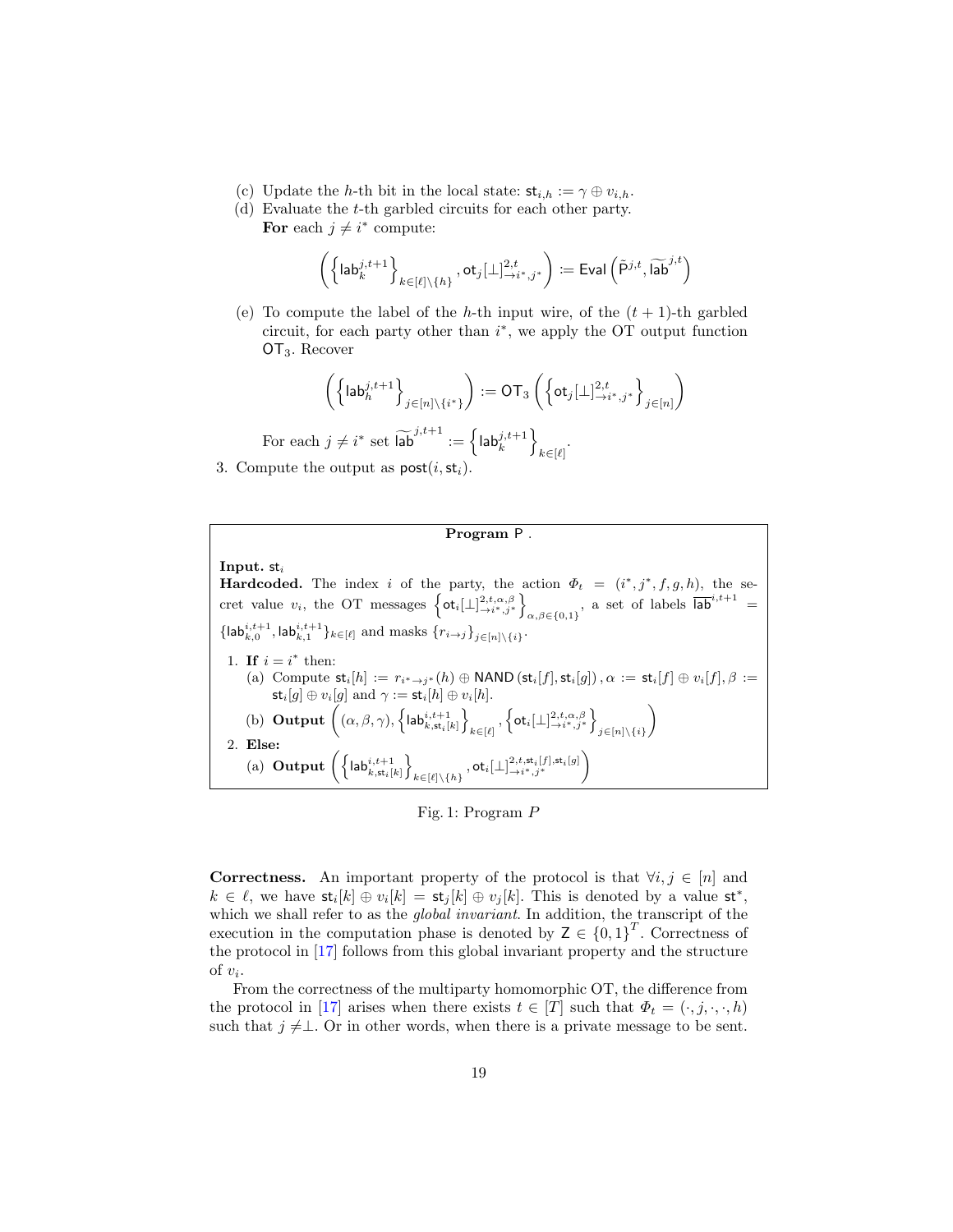In this case, every  $P_i$  for  $i \in [n] \setminus \{j\}$  sets their respective state  $\mathsf{st}_i[h]$  to be  $r_{i\rightarrow j} \oplus \delta$  where  $\delta$  is the computation of the NAND functionality, and  $r_{i\rightarrow j}$  is the mask selected by  $P_j$ . From the structure of  $v_i$ , for every  $i \in [n] \setminus \{j\}$ ,  $v_i[h] = 0$ . On the other hand,  $P_j$  updates its state to be  $\mathsf{st}_j[h] = \delta$ , but from the structure of  $v_j$ , we have  $v_j[h] = r_{i \to j}$ . Thus this maintains the global invariant,  $\forall i, j \in [n]$ and  $k \in \ell$ , we have  $\mathsf{st}_i[k] \oplus v_i[k] = \mathsf{st}_j[k] \oplus v_j[k].$ 

In addition, since  $P_j$  knows  $v_j[h]$  in the first round, it can compute the OT receiver message in the first round to subsequently use position h in the protocol. But this is not true for  $P_i$ , which is why we incorporate the process of "copying" the bit sent to get around this issue (see [subsection 4.1\)](#page-13-0).

The proof of our construction can be found in the full version of our paper.

#### <span id="page-19-1"></span>4.3 Achieving Function-Delayed Property

A conforming protocol  $\Phi$  is defined by computation steps or *actions*  $\Phi_i, \ldots, \Phi_T$ where  $T$  is the total number of rounds of this conforming protocol. The pre-processing phase in [\[17\]](#page-28-5) depends only on T, and is otherwise independent of  $\Phi$ . We shall leverage this fact to construct protocols for functions that require at most  $T$  rounds in the conforming protocol. The function itself can be decided after the pre-processing phase, but must be fixed prior to the computation phase.

An action for a given round t is denoted by a five-tuple  $(i, f, g, h)$ , where  $i \in [n], j \in [n] \cup \{\perp\}$ ,  $g, h \in [\ell]$ . Given that the state is of length  $\ell^{14}$  $\ell^{14}$  $\ell^{14}$ , there can be at most  $n \cdot (n+1) \cdot \ell^3$  actions. While there are further restrictions on the choices of  $(f, g, h)$ , we are satisfied with a loose upper bound. When we compress the protocol, as in  $[17]$ , we seem to run into a problem since we send messages for the computation phase in the first round of the compressed protocol, prior to the function being decided.

To account for this, we compute first round OT messages for all possible actions in each round.

For instance, party  $P_i$  computes receiver OT messages as follows:  $\forall j \in [n]$  ∪  $\{\bot\}, f, g, h \in [\ell], \forall \alpha, \beta \in \{0, 1\}$   $\begin{array}{l} \mathsf{ot}^{i, j, f, g, h}_{1, t, \alpha, \beta} \leftarrow \mathsf{OT}^{R}_1\left(v_{i, h} \oplus \mathsf{NAND}\left(v_{i, f} \oplus \alpha, v_{i, g} \oplus \beta\right)\right) \end{array}$ Similarly  $P_i$  computes the first round OT messages when it takes the roles of the special designate sender, and the sender. These OT messages are indexed by the tuple  $(i, j, f, g, h)$ . Thus for each round t, there are  $4 \cdot n \cdot (n+1) \cdot \ell^3$  (polynomially many) first round OT messages that are computed. These are sent to the respective parties in the first round.

By the second round, when the parties are creating the garbled circuit they are aware of the function  $\Phi$  being computed. Let the action in the t-th round be  $(i, j, f, \hat{g}, h)$ . Thus, when party  $P_i$  is preparing its garbled circuit, it will compute its second round OT message accordingly its second round OT message accordingly.

While we have described how to achieve the function delayed property in our protocol, the same ideas hold for the protocol in [\[17\]](#page-28-5). In fact, we will use the function delayed property of both our protocol, and that of [\[17\]](#page-28-5) to achieve

<span id="page-19-0"></span><sup>&</sup>lt;sup>14</sup> It is typically polynomial in the security parameter.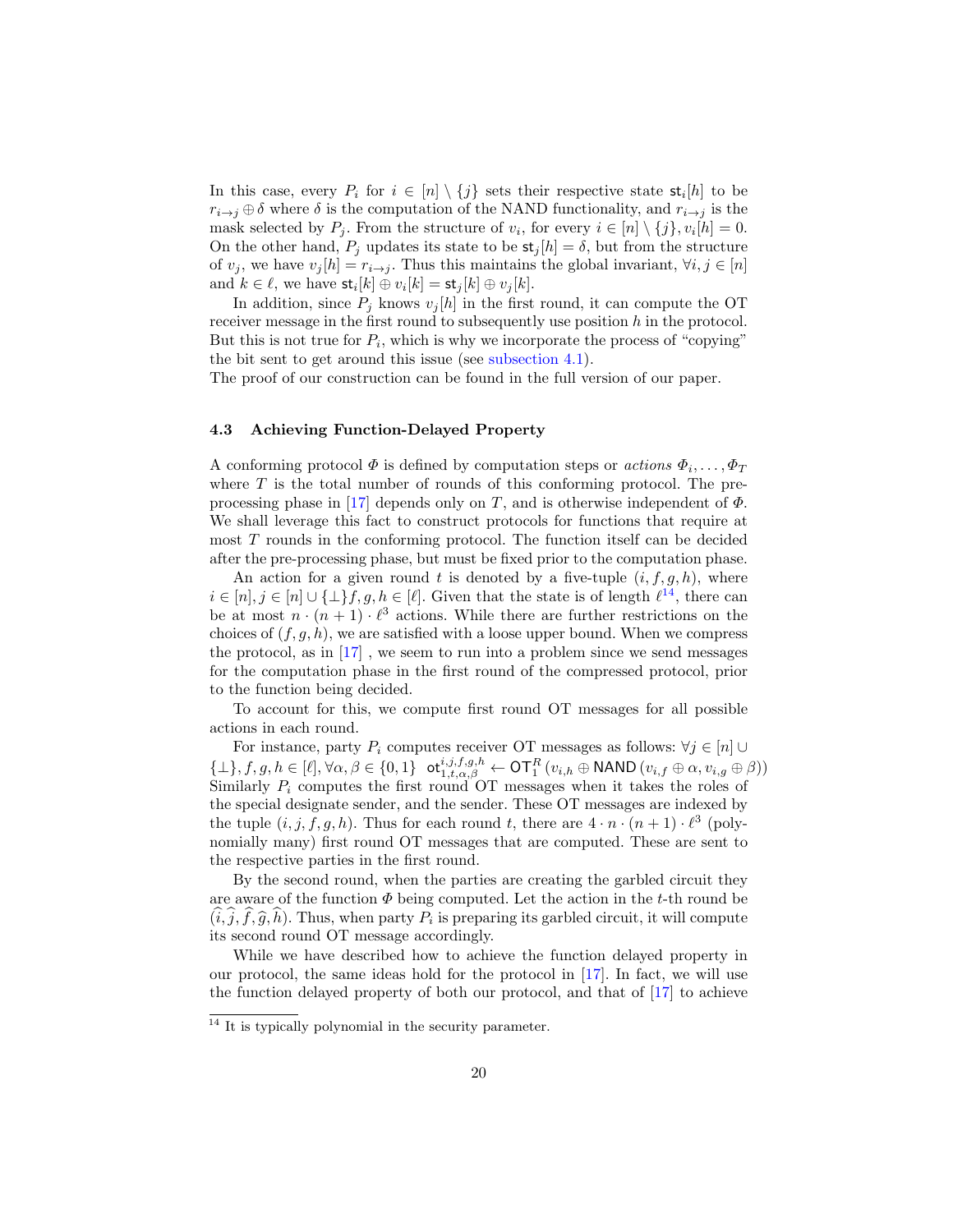subsequent results. Further discussion, and the security sketch can be found in the full version.

## <span id="page-20-0"></span>5 Guaranteed Output Delivery: Fail-Stop Adversaries

In this section we describe a general compiler to get a two-round MPC protocol with guaranteed output delivery against semi-malicious fail stop adversaries, from any 2 round semi-malicious MPC protocol that satisfies the delayed function property and only uses broadcast channels.

Overview. A semi-malicious fail stop adversary may choose to abort at any point in the protocol. To achieve security with guaranteed output delivery, we want to implement a mechanism that enables the honest parties to continue the execution, even if some parties abort prematurely. In a two-round protocol, a corrupted party might choose to abort either in the first round or in the second round. If a party aborts in the first round, the honest parties should be able to alter the functionality and continue execution while ignoring its input. However, if a party only aborts in the second round, we cannot ignore its input because such a protocol would clearly not be secure.<sup>[15](#page-20-1)</sup> Let us say that a party is "active", if it does not abort in the first round. In order to achieve guaranteed output delivery, we need to make sure that the honest parties have sufficient information about the input of all the active parties (in some encoded manner) by the end of the first round, so that even if an active party aborts in the second round, the honest parties can still include its input in the computation of the output.

Let us first focus on adversaries who only abort in the first round. In order to give the honest parties enough liberty to modify the functionality in case some parties abort, a secure protocol with guarantee of output must have a delayed function property, namely, where the first round message of an honest party is independent of the function and the number of parties. Indeed, for this reason, our starting point is a two-round semi-malicious protocol with delayed function property.

In order to handle adversaries who abort in the second round, our main idea is to require each party to send, in the first round itself, a garbled circuit of an augmented second-round next-message function. This augmented next-message function takes a list of active and inactive parties as input and computes second round messages for the appropriate functionality (namely, where the inputs of the inactive parties are set to some default values). To enable the honest parties to continue execution in the second round, we also require each party to send  $(t+1, n)$  secret shares of all the labels for its garbled circuit over private channels (in particular, each party only receives one of the shares for each label). At the end of the first round, each party prepares of list of active and inactive parties based on who aborted the protocol. In the second round, each party simply

<span id="page-20-1"></span><sup>&</sup>lt;sup>15</sup> Indeed, such a protocol would allow an adversary to "ignore" the input of one or more honest parties and learn multiple outputs, which would clearly break security.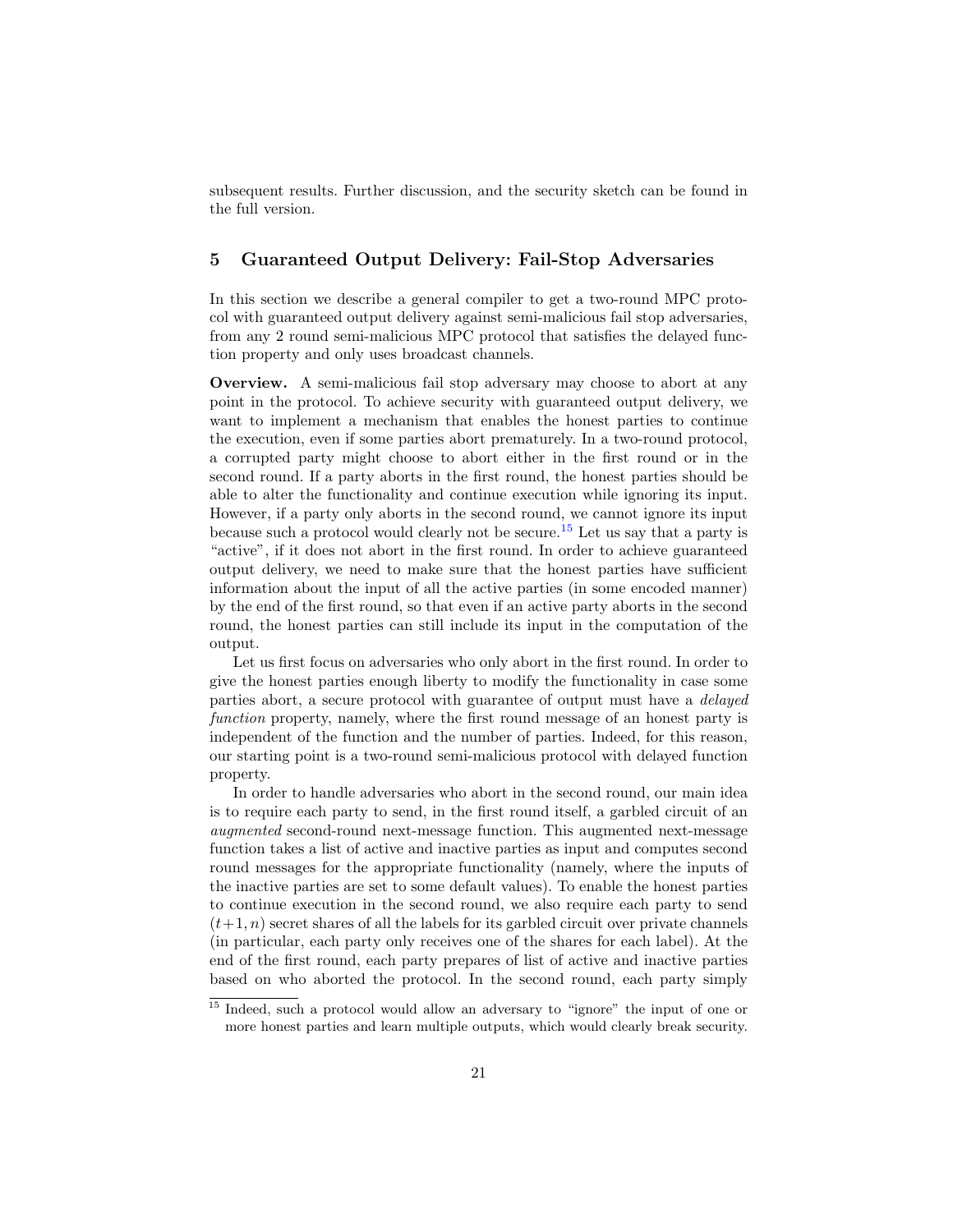broadcasts the appropriate shares for each garbled circuit, based on its list of active and inactive parties. Since we use a  $(t+1, n)$  secret sharing scheme, even if some parties abort in the second round, the honest parties have sufficient information to compute the output.

Finally, we remark that our techniques can be seen as a generalization of the techniques used by Gordon et. al. in [\[21\]](#page-29-8), who constructed a three round protocol with guaranteed output delivery using threshold fully homomorphic encryption with special properties. In contrast, we develop a general compiler using only one-way functions.

## 5.1 Our Construction

Building Blocks. The main primitives required in this construction are:

- 1. A two-round semi-malicious MPC protocol  $\Phi$ , with delayed function property that only uses broadcast channels.
- 2. An adaptive garbling scheme (AdapGarble, AdapEval) for circuits.
- 3. A threshold secret sharing scheme. We denote this by SS(Share, Reconstruct).

Next, we establish some notations that are used in our construction.

**Active Parties.** For any two-round semi-malicious protocol  $\Phi$ , we say that a party is 'active' in an execution of  $\Phi$ , if it does not abort in the first round. Let active ∈  ${0,1}^n$  be an n-bit binary string that denotes which parties are active in the last round of the protocol. For each  $i \in [n]$ , we set active<sub>i</sub> := 1, if party  $P_i$  is active and active<sub>i</sub> := 0 otherwise.

Augmented Next Message Function. Let  $\Phi$  be a 2 round MPC protocol that supports delayed function property (i.e, where the first round messages of each honest party is independent of the function). Let  $\mathsf{Msg}^j_{\Phi}(i, x_i, \mathsf{trans}^{j-1}_\Phi; r_i)$  be the next message function for round  $j$ . It takes as input, party index  $i$ , it's input  $x_i$ , previous round transcripts trans $j^{-1}$  and randomness  $r_i$ . Delayed function property ensures that  $\mathsf{Msg}_{\Phi}^{-1}(\cdot, \cdot, \cdot)$  is independent of the function  $\mathcal F$  that the MPC computes and only  $\overline{\mathsf{Msg}}_{\Phi}^2(\cdot,\cdot,\cdot;\cdot)$  depends on it.

We define an 'augmented' second round next message function, that additionally takes a list of active parties (active) in the protocol as input, and computes the second round messages. More specifically, this augmented next message function has the function  $\mathcal F$  and default inputs for all parties hard coded inside it. Given a list active, it substitutes the actual input of an inactive party with this default input in  $\mathcal F$  and computes the second round messages. We denote this augmented second round next message function by  $\mathsf{AugMsg}_\Phi^2(i, x_i, \mathsf{trans}_\Phi^1, \mathsf{active}; r_i)$ .

<span id="page-21-0"></span>**Theorem 6.** Let  $\Phi$  be any two-round semi-honest (resp., semi-malicious) broadcast channel MPC protocol with delayed function property, (AdapGarble, AdapEval) be an adaptively secure garbling scheme for circuits and SS(Share, Reconstruct) be a threshold secret sharing scheme. There exists a general compiler that trans $forms \Phi$  into a two-round protocol that achieves guaranteed output delivery against non-rushing fail-stop (resp., rushing, semi-malicious fail-stop) adversaries.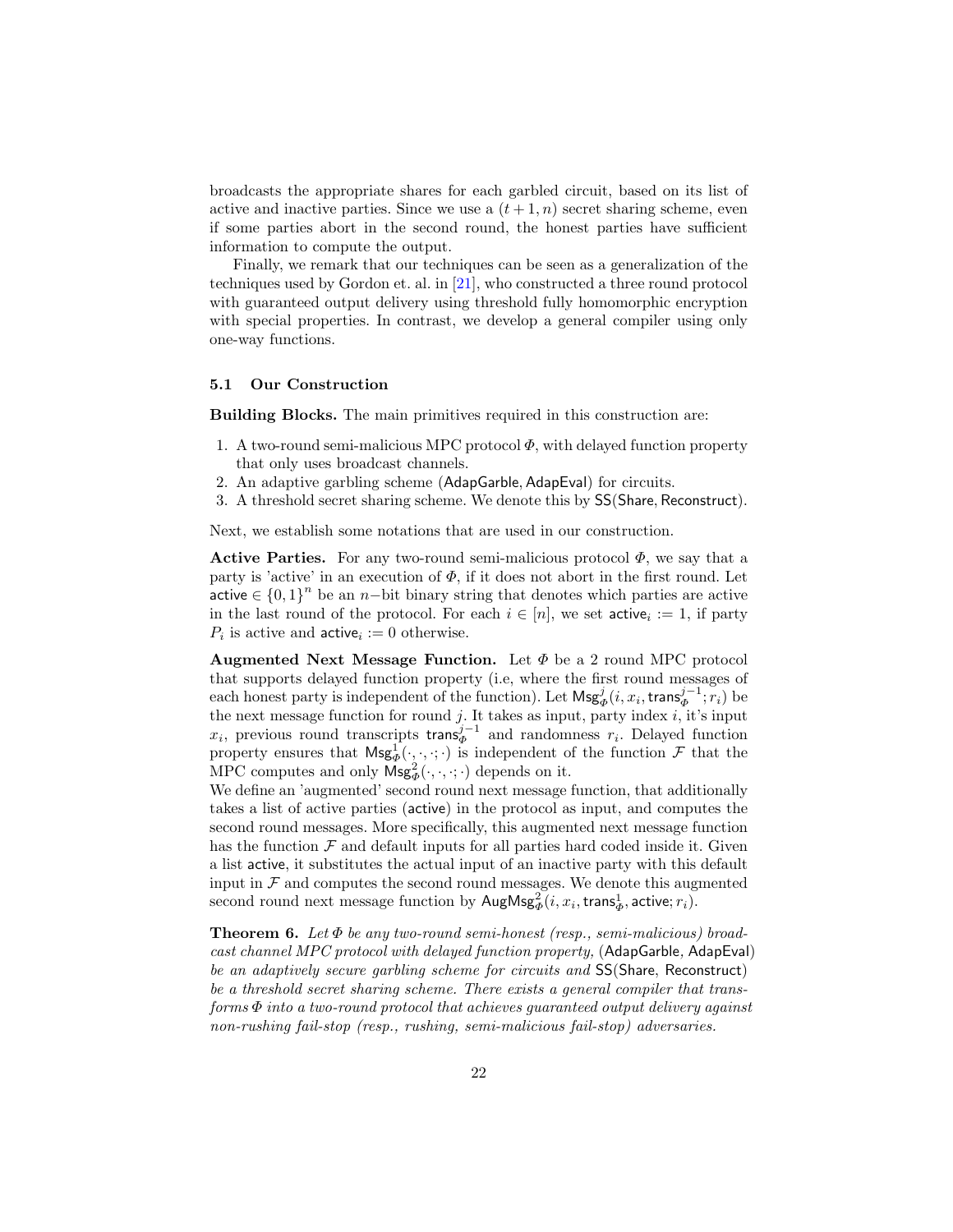A few corollaries of the above theorem are in order:

- The protocol from theorem [5](#page-16-0) (with the function-delayed property) can be easily transformed into a protocol that only uses broadcast channels in the BPK model [\[9\]](#page-28-10). Applying the compiler from theorem [6](#page-21-0) to this protocol, we obtain a two-round broadcast-channel MPC protocol in the BPK model that achieves guaranteed output delivery against any  $t < \frac{n}{2}$  (semi-malicious) fail-stop corruptions.
- The semi-honest construction from [\[17\]](#page-28-5) can be modified to support the function-delayed property as discussed in section [4.3.](#page-19-1) Applying the compiler from theorem [6](#page-21-0) to this modified construction, we obtain a two round MPC protocol over private point to point channels, that achieves guaranteed output delivery against any  $t < \frac{n}{2}$  non-rushing fail-stop (resp., rushing, semi-malicious fail-stop) corruptions in the plain model, based on two round semi-honest oblivious transfer.

We now describe our protocol in detail. For simplicity, we describe a compiler that uses both broadcast and private channels. But since this protocol is only secure against fail-stop adversaries, it can be easily modified to work only using private channels in the plain model. If the underlying protocol works in the (bare) public key model, then the compiler can be modified to work only using broadcast channels. We specify these modifications in the protocol description.

**Protocol.** Let  $\mathcal{P} = \{P_1, \ldots, P_n\}$  be the set of parties in the protocol. Let  ${x_1, \ldots, x_n}$  be their respective inputs and  ${r_1, \ldots, r_n}$  be their respective randomness used in the underlying protocol  $\Phi$ . If the underlying program assumes existence of the BPK model, then let  $\{\mathsf{pk}_1,\ldots,\mathsf{pk}_n\}$  and  $\{\mathsf{sk}_1,\ldots,\mathsf{sk}_n\}$  be the respective public and secret keys of the parties. Let  $\lambda$  be the security parameter.

**Round 1.** Each party  $P_i$  does the following in the first round:

- 1. Computes the first round message  $\Phi_i^1$  using its input  $x_i$  and randomness  $r_i$ , i.e.,  $\Phi_i^1 := \mathsf{Msg}_\Phi^1(i, x_i, \bot; r_i)$
- 2. Computes an adaptive garbling of the augmented second round next message function  $\textsf{AugMsg}_\Phi^2[i, x_i; r_i](\cdot, \cdot)$  with it's index i, input  $x_i$  and randomness  $r_i$  hardcoded inside it. This function only takes the first round transcript  $(\textsf{trans}^1_\Phi)$  and the list active as input, i.e.,

 $(\widetilde{\mathsf{NMF}}_i,\{\mathsf{lab}^{w,b}_i\}_{w\in[\mathsf{inp}],b\in\{0,1\}}) \leftarrow \mathsf{AdapGarble}(1^\lambda,\mathsf{AugMsg}_{\Phi}^2[i,x_i;r_i]),$ where inp is the length of input to  $\mathsf{AugMsg}_\Phi^2[i, x_i; r_i]$ .

- 3. Uses a threshold secret sharing scheme to compute  $(t+1, n)$  shares of the in- $\text{put labels, i.e., } \{ \mathsf{lab}_{i,1}^{w,b}, \dots, \mathsf{lab}_{i,n}^{w,b} \}_{w \in \mathsf{inp}, b \in \{0,1\}} \leftarrow \mathsf{Share}(1^\lambda, \{ \mathsf{lab}_{i}^{w,b} \}_{w \in \mathsf{inp}, b \in \{0,1\}})$
- 4. Broadcasts  $M_i^1 := (\Phi_i^1, \widetilde{\mathsf{NMF}}_i)$  to all other parties.
- 5. Sends  $\{\mathsf{lab}_{i,j}^{w,b}\}_{w\in\mathsf{inp},b\in\{0,1\}}$  to party  $P_j$  (for  $j\in[n]\setminus\{i\}$ ) over private channels. (In the BPK model, the message for party  $P_j$  is encrypted under  $\mathsf{pk}_j$  and then sent over the broadcast channel.)

At the end of Round 1. Each party  $P_i$  does the following: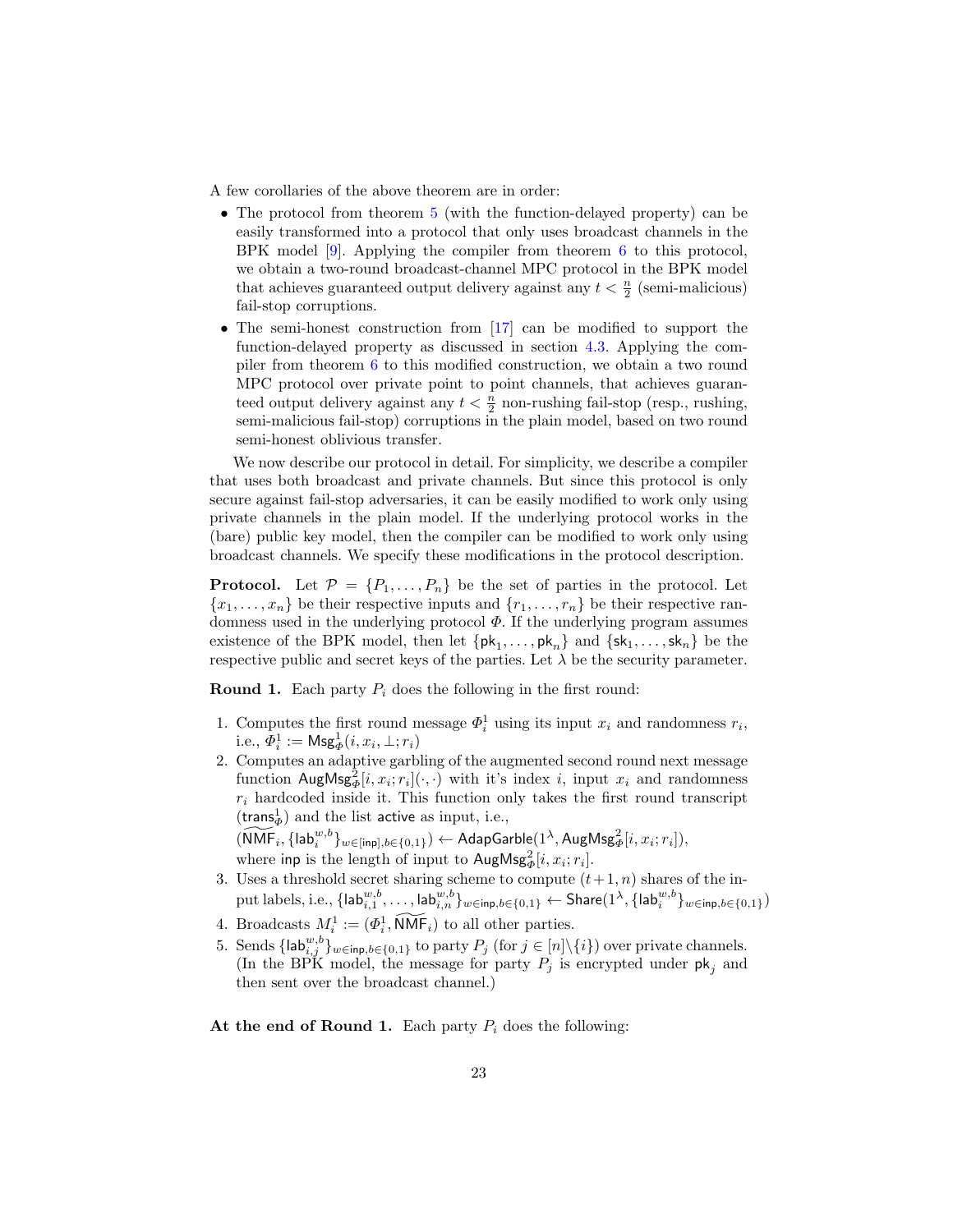- 1. For  $j$  from 1 to  $n$ :
	- (a) If party  $P_j$  sent its first round messages, parse  $M_j^1$  as  $(\Phi_j^1, \widetilde{\text{NMF}}^j)$  and set active<sub>i</sub> := 1
	- (b) If party  $P_j$  aborts in the first round, set  $\Phi_j^1 := 0^{\ell}$ , where  $\ell$  is the length of each party's first round message in  $\Phi$  and set active<sub>j</sub> := 0
- 2. Sets  $\textsf{trans}^1_{\varPhi} := \{\varPhi^1_j\}_{j\in[n]}.$
- 3. In the BPK model, it decrypts the encrypted labels sent by other parties using its secret key  $sk_i$ .

**Round 2.** Each party  $P_i$  does the following in the second round:

- 1. It sets  $z = \text{trans}_{\Phi}^1 ||$ active.
- 2. For each garbled circuit  $\{\widetilde{\mathsf{NMF}}_j\}_{j\in[n]}$ , it sends shares for the key and the labels corresponding to active and trans $\frac{1}{\varPhi}$  i.e.,  $M_i^2:=\{\mathsf{lab}_{j,i}^{w,z[w]}\}_{w\in[\mathsf{inp}],j\in[n]}$ . We assume that  $|\text{ab}_{j,i}^{\text{trans}_{\phi}^1}||^{\text{active}} = \perp$  for a party  $P_j$  that aborts in the second round.

**Output Phase.** Let Y be the set of any  $t+1$  parties that send first and second round. messages. Each party  $P_i$  does the following:

- 1. For  $j \in \mathbf{Y}$  :
	- (a) Parse  $M_j^2$  as  $\{\mathsf{lab}_{k,j}^{w,z[w]}\}_{w \in [\mathsf{inp}], k \in [n]}$
	- (b) If active<sub>j</sub> = 1, reconstruct the input labels and evaluate the garbled  $\text{circuit, i.e., }\{\mathsf{lab}_j^{w,z[w]}\}_{w\in[\mathsf{inp}]}:=\{\mathsf{Reconstruct}(\{\mathsf{lab}_{j,k}^{w,z[w]}\}_{k\in\mathbf{Y}})\}_{w\in[\mathsf{inp}]} \text{ and }$  $\Phi_j^2 := \mathsf{AdapEval}(\widetilde{\mathsf{NMF}}_j, \{\mathsf{lab}_j^{w,z[w]}\}_{w\in[\mathsf{inp}]})$
- 2. Let  $\mathbf{A}$  be the set of 'active' parties in the protocol.
- 3. Runs the output phase of  $\Phi$ ,  $\mathsf{Out}_{\Phi}(\{\Phi_j^2\}_{j\in \mathbf{A}})$  to learn the output.

Remark. The above compiler can also be modified to get a three-round protocol in the plain model only assuming one-way functions. This main idea is to divide the first round messages of the above compiler into two. More specifically, the parties exchange their first round messages of  $\Phi$  (which may include private channel messages) in the first round. In the second round, each party  $P_i$  computes an adaptive garbled circuit on the augmented second round next message function  $\textsf{AugMsg}_\Phi^2[i, x_i, \textsf{trans}_{\Phi,i}; r_i](.)$  of  $\Phi$ , that has it's index i, input  $x_i$ , it's first round transcript trans $\frac{1}{\phi}$  and randomness  $r_i$  hard wired inside it. Since the first round messages are already hard-wired, this garbled circuit only takes the list of 'active' parties as input. Each party also secret shares all the input labels to this garbled circuit. The third round proceeds similar to the second round in the above compiler, with the only difference that all the parties who participate in the first two rounds constitute the list of 'active' parties. Instantiating this modified compiler with the protocol from theorem [5](#page-16-0) (with the function-delayed property), we get the following corollary:

Corollary 4. Assuming one-way functions, there exists a three round MPC protocol that achieves guaranteed output delivery against any  $t < \frac{n}{2}$  (semi-malicious) fail-stop corruptions.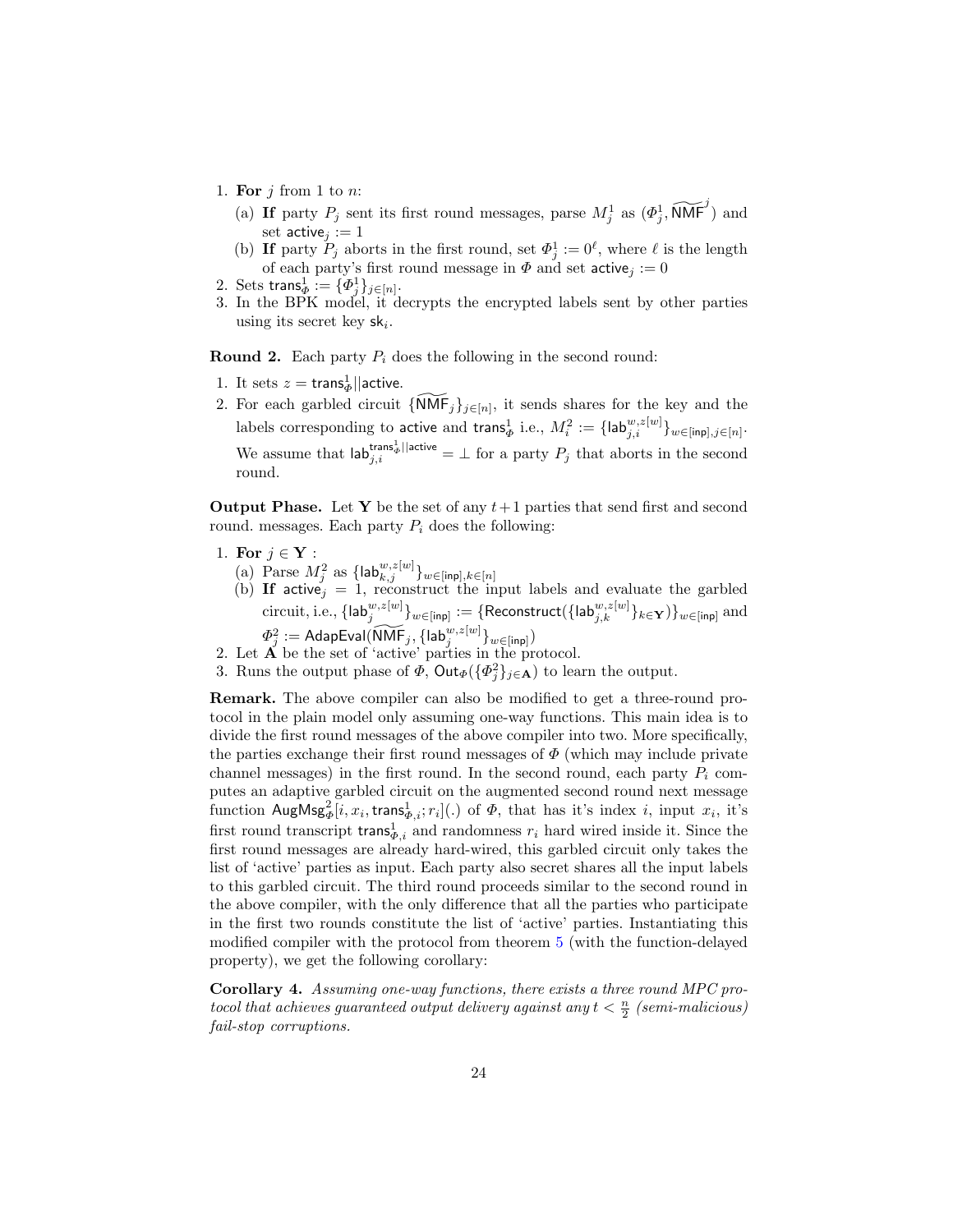## 6 Guaranteed Output Delivery: Malicious Adversaries

In this section we describe a general compiler to get a three-round malicious MPC protocol with guaranteed output delivery in the plain model from our two round semi-malicious MPC protocol with guaranteed output delivery.

Overview In order to compile our semi-malicious protocol from the previous section into a maliciously secure one, we use the standard "commit-and-prove" methodology of [\[20\]](#page-29-1), where the adversary initially commits to his input and randomness and then gives a zero-knowledge proof of "honest behavior" together with each round of the underlying semi-malicious protocol. We note, however, that implementing this methodology in the setting of guaranteed output delivery requires extra care. In particular, we need to ensure that all the honest parties have a consistent view of which parties aborted in a given round since the behavior of an honest party in the next round depends upon this view.

Note that if the underlying semi-malicious protocol uses private channels, then a party may need to prove different statements to different parties in order to establish honest behavior, and in particular, the statement being proven by party i to party j may not be known to another party  $k$ . This presents a problem in ensuring that the honest parties have consistent views (of the form as discussed above). Therefore, as a first step, we transform the two-round semi-malicious protocol into a three-round protocol that only uses broadcast channels, using public-key encryption. However, if the underlying semi-malicious protocol works in the (bare) public key model and only uses broadcast channels, we can transform this two-round semi-malicious protocol into a three-round semi-malicious protocol in the plain model by exchanging public keys in the first round.

Next we note that zero-knowledge proofs with black-box simulation are known to require at least four rounds [\[19\]](#page-28-17). To overcome this lower bound, and in order to obtain a three round maliciously secure protocol, we leverage the fact that we are in the honest majority setting. Towards this, we define a new notion of multi-verifier zero-knowledge (MVZK) proofs. Briefly, an MVZK proof system is an interactive multiparty protocol between a prover and multiple verifiers. Similar to standard ZK, we require MVZK to achieve soundness and zero knowledge properties. In particular, we require the soundness property to hold as long as the honest verifiers constitute a majority. Similarly, we require ZK property to hold as long as the honest prover and the honest verifiers, together constitute a majority. In order to use MVZK in our setting, we also require a "strong completeness" property which guarantees that any set of dishonest verifiers (who constitute a minority) cannot prevent the honest verifiers from accepting a proof from an honest prover.

We implement our compiler using two-round MVZK arguments with a delayed input property, namely, where the first round messages of the honest parties are independent of the statement. We note that while our two-round MPC protocol from Section [4](#page-10-0) can be used to construct a two-round MVZK without the aforementioned strong completeness property; therefore it does not suffice here. Instead, in the full version, we give a construction of two round delayed-input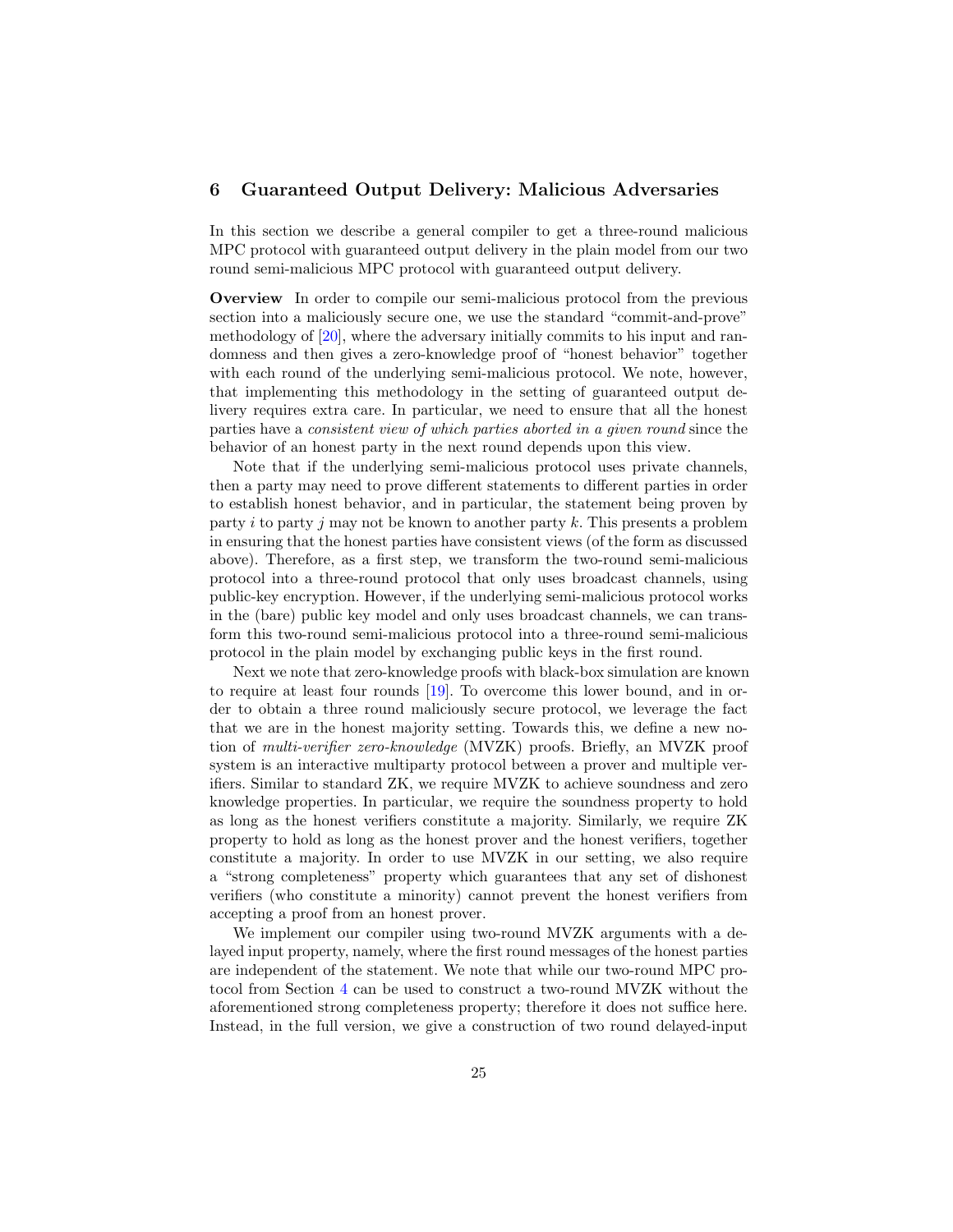MVZK (that achieves strong completeness) from Zaps, following the construction of multi-CRS NIZKs by Groth and Ostrovsky [\[22\]](#page-29-9). We then use this MVZK to implement our compiler.

### 6.1 Our construction

Building Blocks. The main primitives required in this construction are:

- 1. A two-round MPC protocol  $\Pi$  that achieves guaranteed output delivery against semi-malicious fail-stop adversaries. Let  $\widecheck{\mathsf{Msg}}^j_{\varPi}(i, x_i, \{\mathsf{trans}^k_{\varPi}\}_{k \in [j-1]}; r_i)$ be the next message function for round  $j$ . It takes as input, index  $i$  of the party, it's input  $x_i$ , previous round transcripts  $\{\text{trans}^k_{II}\}_{k\in[j-1]}$  and randomness  $r_i$ .
- 2. A threshold secret sharing scheme. We denote this by SS := (Share, Reconstruct).
- 3. Two-round delayed-input multi-verifier zero-knowledge arguments  ${\sf m}$ vzk : $= (P^1_{\sf m}$ vzk,  $V^1_{\sf m}$ vzk,  $P^2_{\sf m}$ vzk,  $V^2_{\sf m}$ vzk, Verify $_{\sf m}$ vzk).
- 4. A public-key encryption scheme  $\mathcal{E} := (Gen, Enc, Dec)$

<span id="page-25-0"></span>Theorem 7. Let Π be a two-round MPC protocol with guaranteed output delivery against semi-malicious fail-stop adversaries, (AdapGarble, AdapEval) be an *adaptively secure garbling scheme,*  $m\nu zk := (P_{m\nu zk}^1, V_{m\nu zk}^1, P_{m\nu zk}^2, V_{m\nu zk}^2, V_{m\nu zk}^2,$ Verify<sub>mvzk</sub>) be a delayed-input MVZK argument system and  $\mathcal{E} := (\mathsf{Gen}, \mathsf{Enc}, \mathsf{Dec})$  be a PKE scheme. Then there exists a general compiler that transforms  $\Pi$  into a three round protocol with guaranteed output delivery against malicious adversaries.

Applying the compiler from theorem [7](#page-25-0) to the two-round BPK model protocol from Section [5,](#page-20-0) we get a three round protocol based on Zaps and public-key encryption. Next, we describe the protocol in detail:

**Protocol.** Let  $\mathcal{P} = \{P_1, \ldots, P_n\}$  be the set of parties in the protocol and let  ${x_1, \ldots, x_n}$  be their respective inputs. Let  $\lambda$  be the security parameter.

**Round 1.** Each party  $P_i$  does the following in the first round:

- 1. Generates a key pair for the public key encryption scheme, i.e.,  $(\mathsf{pk}_i, \mathsf{sk}_i) :=$  $\mathsf{Gen}(1^{\lambda};q_i)$
- 2. Computes the first round prover message of MVZK and verifier messages for all other parties, i.e.,  $pMsg^{1,i} \leftarrow P_{\text{mvzk}}(1^{\lambda})$  and  $\{\mathsf{vMsg}_i^{1,j}\}_{j\in[n]\setminus i} \leftarrow \{\mathsf{V_{\sf mvzk}}(1^\lambda,i)\}_{j\in[n]\setminus i}$
- 3. Broadcasts  $M_i^1 := (\mathsf{pk}_i, \mathsf{pMsg}^{1,i}, \{\mathsf{vMsg}^{1,j}\}_{j \in [n] \setminus i})$  to all other parties.

### At the end of Round 1. Each Party  $P_i$  for  $i \in [n]$  does the following:

- 1. For  $j$  from 1 to  $n$ :
	- (a) If Party  $P_j$  sends its first round messages, parse  $M_j^1$  as  $({\sf pk}_j, {\sf pMsg}^{1,j}, \{{\sf vMsg}_j^{1,k}\}_{k\in [n]\setminus j})$
	- (b) Else, set  $pMsg^{1,j} := \perp$  and  $\{vMsg^{1,k}_j\}_{k \in [n] \setminus j} := \perp$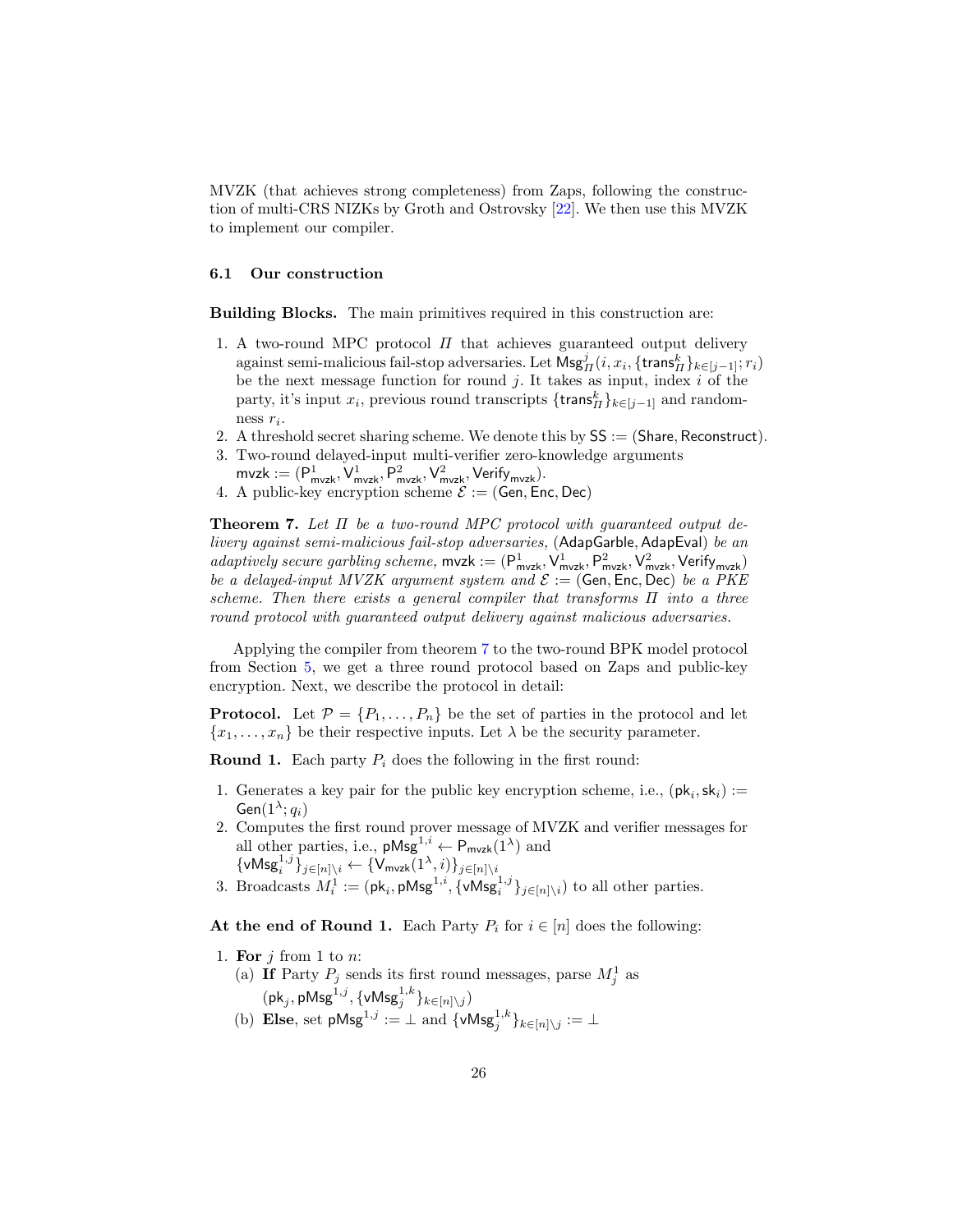2. For  $j$  from 1 to  $n$ , set trans ${}^{1,j}_{\mathsf{mvzk}} := (\mathsf{p} \mathsf{Msg}^{1,j}, \{\mathsf{v} \mathsf{Msg}^{1,j}_k\}_{k \in [n] \setminus j}).$ 

**Round 2.** Each party  $P_i$  does the following in the first round:

- 1. Computes the first round message  $\Pi_i^1$  using its input  $x_i$  and randomness  $r_i$ , i.e.,  $\bar{\Pi}_i^1 := \mathsf{Msg}^1_{\bar{\Pi}}(i, x_i, \bot; r_i)$
- 2. Uses a threshold secret sharing scheme to compute  $(t+1, n)$  shares of  $X_i =$  $(x_i, r_i)$ , i.e.,  $\{X_{i,1}, \ldots, X_{i,n}\} :=$  Share $(1^{\lambda}, X_i; s_i)$
- 3. For each  $j \in [n]$ , it encrypts the share  $X_{i,j}$  under public key  $\mathsf{pk}_j$ , i.e.,  $c_{i,j} :=$  $\mathsf{Enc}(\mathsf{pk}_j,X_{i,j};t_{i,j})$
- 4. Proves the following:
	- (a) The public key  $\mathsf{pk}_i$  was honestly generated **AND**
	- (b) Each ciphertext  $c_{i,j}$  is an honestly computed encryption **AND**
	- (c) The first round messages of  $\Pi$  are computed honestly using the input  $x_i$ and randomness  $r_i$  that were honestly secret shared and each of these shares were honestly encrypted.

Using the language:

$$
L = \{ (H_i^1, \{ \mathsf{pk}_j \}_{j \in [n]}, \{ c_{i,j} \}_{j \in [n]} ) \mid \exists (x_i, r_i, s_i, q_i, \{ t_{i,j} \}_{j \in [n]} )
$$
  
s.t. 
$$
((\mathsf{pk}_i, \cdot) = \mathsf{Gen}(1^{\lambda}; q_i)) \text{ AND } (H_i^1 = \mathsf{Msg}_H^1(i, x_i, \bot; r_i))
$$
  
AND 
$$
(\{ X_{i,j}, \ldots, X_{i,n} \} := \mathsf{Share}(1^{\lambda}, X_i; s_i))
$$
  
AND 
$$
(\{ c_{i,j} \}_{j \in [n]} := \{ \mathsf{Enc}(\mathsf{pk}_j, X_{i,j}; t_{i,j}) \}_{j \in [n]})) \}
$$

It computes second round prover messages of mvzk as follows: Let  $Y_i = (H_i^1, \{\mathsf{pk}_j\}_{j \in [n]}, \{c_{i,j}\}_{j \in [n]})$  and  $W_i = (x_i, r_i, s_i, q_i, \{t_{i,j}\}_{j \in [n]})$ , i.e.,  $\tt pMsg^{2,i} \leftarrow P_{\sf mvzk}(\mathsf{trans}_{\sf mvzk}^{1,i}, Y_i, W_i)$ 

5. Computes second round verifier messages of mvzk for all other parties for the same language, i.e.,  $\{\mathsf{vMsg}^{2,j}_i\}_{j\in[n]\setminus i} \gets \{\mathsf{V}_{\mathsf{mvzk}}(i, \mathsf{trans}^{1,j}_{\mathsf{mvzk}})\}_{j\in[n]\setminus i}$ 

6. Computes another set of first round prover message of MVZK and verifier messages for all other parties, i.e.,  $\widetilde{pMsg}^{1,i}_i \leftarrow P_{\sf mvzk}(1^{\lambda})$  and  $\{\widetilde{vMsg}^{1,j}_i\}_{j \in [n]\setminus i} \leftarrow$  $\{V_{\sf mvzk}(1^{\lambda},i)\}_{j\in[n]\setminus i}$ 

7. Broadcasts  $M_i^2 := ( \varPi_i^1, \{c_{i,j}\}_{j \in [n]}, \mathsf{pMsg}^{2,i}, \{\mathsf{vMsg}^{2,j}_i\}_{j \in [n] \setminus i}, \widetilde{\mathsf{pMsg}}^{1,i},$  $\{\widetilde{\mathsf{vMsg}}_i^{1,j}\}_{j\in[n]\setminus i}$  to all other parties.

## At the end of Round 2. Each party does the following:

1. For j from 1 to n:

(a) If Party  $P_j$  sent its first and second round messages, parse  $M_j^2$  as  $(\varPi_i^2,\{c_{j,k}\}_{j\in[n]},\mathsf{pMsg}^{2,j},\{\mathsf{vMsg}_i^{2,k}\}_{k\in[n]\backslash{j}},\widetilde{\mathsf{pMsg}}^{1,j},\{\widetilde{\mathsf{vMsg}}_i^{1,k}\}_{k\in[n]\backslash{j}})$ (b) Else set  $p\mathsf{Msg}^{2,j}, \widetilde{p\mathsf{Msg}}^{1,j} := \bot$  and  $\{v\mathsf{Msg}^{2,k}_j, \widetilde{v\mathsf{Msg}}^{1,k}_j\}_{k\in[n]\setminus j} := \bot$ 

- 2. For  $j$  from 1 to  $n$ :
	- (a) Set  $Y_j := (H_j^1, \{\mathsf{pk}_k\}_{k \in [n]}, \{c_{j,k}\}_{k \in [n]})$
	- (b) If  $\mathsf{Verify}_{\mathsf{mvzk}}(i, \{\mathsf{trans}^{r,j}_{\mathsf{mvzk}}\}_{r \in [2]}, Y_j) = 1, \text{ decrypt } c_{j,i}, \text{i.e., } m_{j,i} := \mathsf{Dec}(\mathsf{sk}_i, c_{j,i})$ and parse  $m_{j,i}$  as  $X_{j,i}$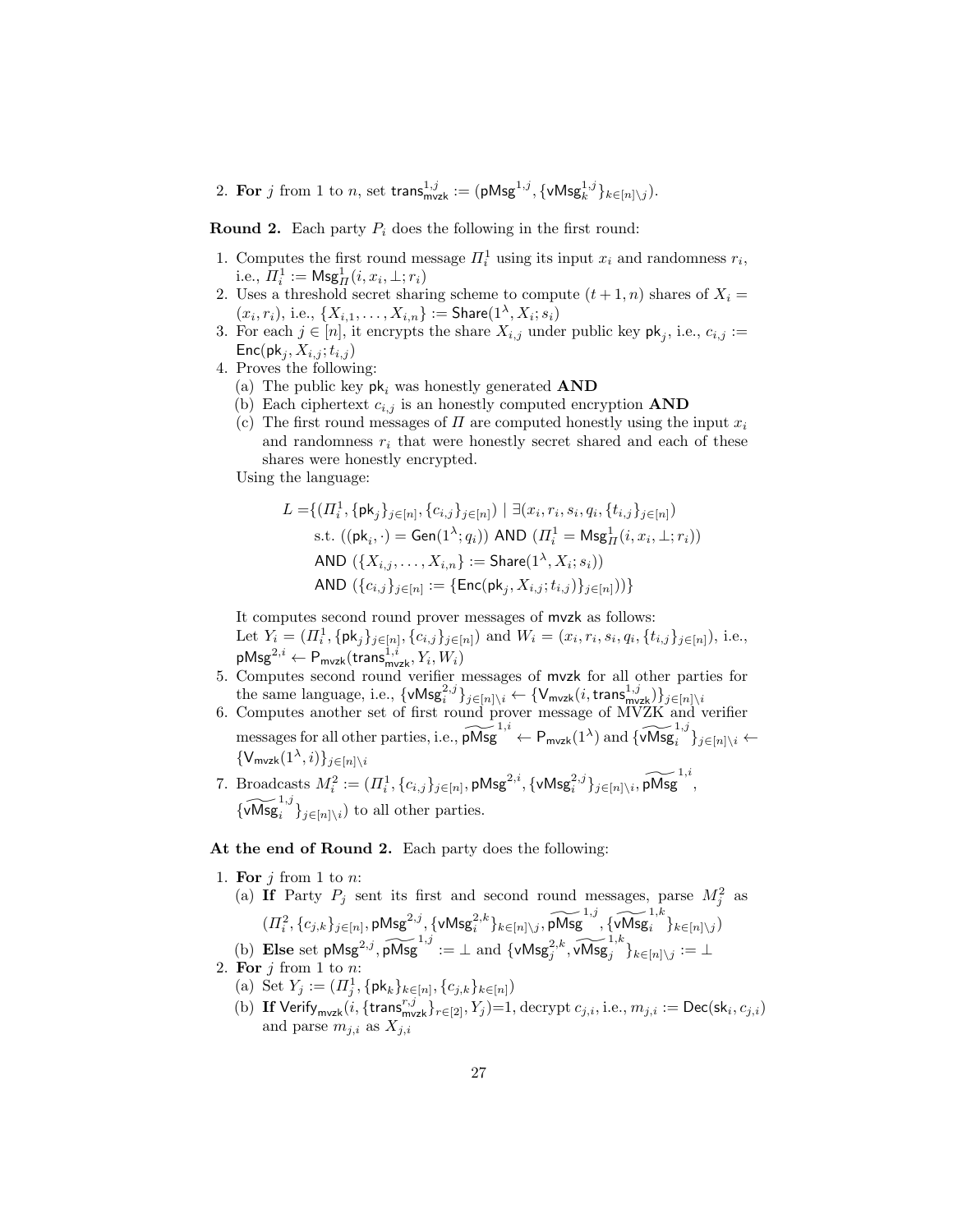- (c) Else:
	- i. Set  $\Pi_j^1 := 0^{\ell}$ , where  $\ell$  is the length first round messages in  $\Pi$ . ii. Set  $\widetilde{\mathsf{pMsg}}^{1,j} := \bot$  and  $\{\widetilde{\mathsf{vMsg}}^{1,k}_j\}_{k \in [n] \setminus j} := \bot$
- 3. For j from 1 to n, set trans  $\overline{\text{myzk}} := (\widetilde{\text{pMsg}}^{1,j}, {\widetilde{\text{wMsg}}^{1,j}_k}_{k \in [n] \setminus j}).$
- 4. Set trans $_{\Pi}^{1} := \{ \Pi_{j}^{1} \}_{j \in [n]}.$

**Round 3.** Each party  $P_i$  does the following in the third round:

- 1. Computes second round messages of  $\Pi$ , i.e.,  $\Pi_i^2 := \mathsf{Msg}_\Pi^2(i, x_i, \mathsf{trans}_\Pi^1; r_i)$
- 2. Proves that the second round message  $\prod_i^2$  was computed honestly using the language  $L = \{(\Pi_i^2, \text{trans}_\Pi^1) \mid \exists (x_i, r_i) \text{ s.t. } \Pi_i^2 := \textsf{Msg}_\Pi^2(i, x_i, r_i, \textsf{trans}_\Pi^1)\}.$ It computes second round prover messages of mvzk as follows; Let  $Z_i =$  $(\Pi_i^2, \text{trans}_H^1)$  and  $W_i = (x_i, r_i)$ , i.e.,  $\widetilde{\text{pMsg}}^{2,i} \leftarrow \mathsf{P}_{\text{mvzk}}(\text{trans}_{\text{mvzk}}^{1,i}, Z_i, W_i)$
- 3. Computes second round verifier messages of mvzk for all other parties for the same language, i.e.,  $\{\widetilde{{\mathsf{vMsg}}}_i^{\mathbf{2},j}\}_{j\in[n]\setminus i} \leftarrow \{\mathsf{V}_{\mathsf{mvzk}}(i,\mathsf{trans}_{\widetilde{\mathsf{mvzk}}}^{\mathbf{1},j})\}_{j\in[n]\setminus i}$
- 4. Broadcasts  $M_i^3 := (H_i^2, \widetilde{\text{pMsg}}^{2,i}, {\widetilde{\text{vMsg}}^{2,j}_i}_{\mathcal{E}[n]\setminus i})$  to all other parties.

**Output Phase.** Each party  $P_i$  does the following:

- 1. For j from 1 to  $[n]$ (a) If party  $P_j$  sent a message in the third round, parse  $M_i^3$  as  $(\varPi_j^2, \widetilde{{\sf pMsg}}^{2,j}, \{\widetilde{{\sf vMsg}}^{2,k}_j\}_{k\in [n]\setminus j})$ 
	- (b) Else set  $\Pi_j^2 := \bot$ ,  $\widetilde{\text{pMsg}}^{2,j} := \bot$  and  $\{\widetilde{\text{vMsg}}^{2,k}_j\}_{k \in [n] \setminus j} := \bot$
- 2. For  $j$  from 1 to  $n$ :
	- (a) Set  $Z_j := (\Pi_j^2, \text{trans}_\Pi^1)$
	- (b) If  $\text{Verify}_{\text{mvzk}}(i, {\text{trans}}^{r,j}_{\text{mvzk}}\}_{r \in [2]}, Z_j) = 0$ , set  $\Pi_j^2 := \bot$
- 3. Set trans $^2_H = \{ \varPi^2_j\}_{j \in [n]}$  and run the output phase of  $\varPi,$   $\mathsf{Out}_\varPi(\mathsf{trans}^1_\varPi,\mathsf{trans}^2_\varPi)$ to learn the output.

Acknowledgments. This research was supported in part by a DARPA/ARL Safeware Grant W911NF-15-C-0213, and a subaward from NSF CNS-1414023. We thank Yuval Ishai, Sanjam Garg and Akshayaram Srinivasan for pointing out the limitations in adapting our MPC protocol based on one-way functions in Section [4](#page-10-0) to the information-theoretic setting. The second author would like to thank Ignacio Cascudo for helpful discussions.

## References

<span id="page-27-0"></span>1. Asharov, G., Jain, A., López-Alt, A., Tromer, E., Vaikuntanathan, V., Wichs, D.: Multiparty computation with low communication, computation and interaction via threshold FHE. In: Pointcheval, D., Johansson, T. (eds.) EUROCRYPT 2012. LNCS, vol. 7237, pp. 483–501. Springer, Heidelberg (Apr 2012)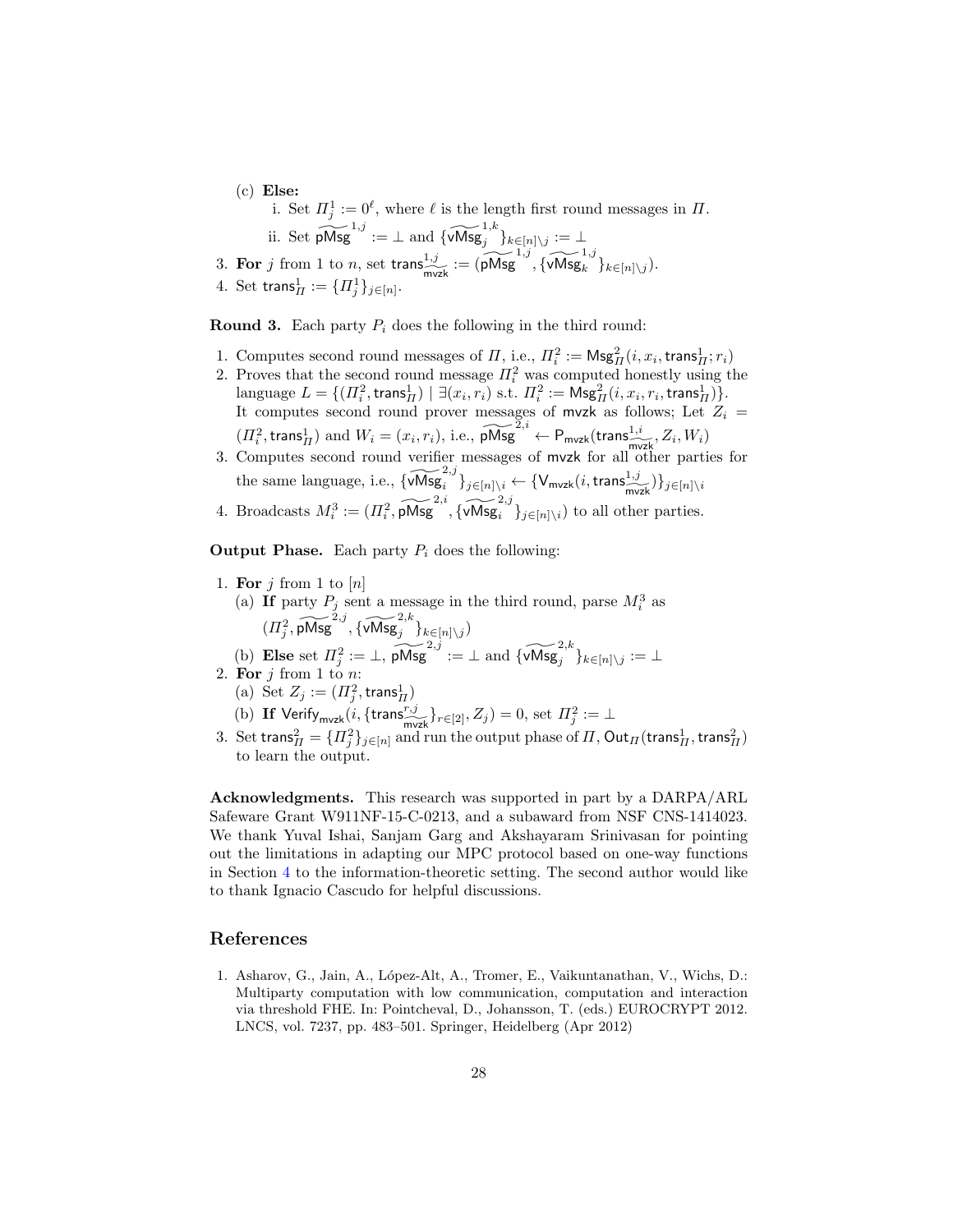- <span id="page-28-13"></span>2. Badrinarayanan, S., Goyal, V., Jain, A., Kalai, Y.T., Khurana, D., Sahai, A.: Promise zero knowledge and its applications to round optimal mpc. In: CRYPTO (2018), <https://eprint.iacr.org/2017/1088>
- <span id="page-28-12"></span>3. Badrinarayanan, S., Jain, A., Manohar, N., Sahai, A.: Secure MPC: laziness leads to GOD. IACR Cryptology ePrint Archive 2018, 580 (2018), [https://eprint.](https://eprint.iacr.org/2018/580) [iacr.org/2018/580](https://eprint.iacr.org/2018/580)
- <span id="page-28-14"></span>4. Beaver, D., Micali, S., Rogaway, P.: The round complexity of secure protocols (extended abstract). In: 22nd ACM STOC. pp. 503–513. ACM Press (May 1990)
- <span id="page-28-16"></span>5. Bellare, M., Hoang, V.T., Rogaway, P.: Adaptively secure garbling with applications to one-time programs and secure outsourcing. In: Wang, X., Sako, K. (eds.) ASIACRYPT 2012. LNCS, vol. 7658, pp. 134–153. Springer, Heidelberg (Dec 2012)
- <span id="page-28-0"></span>6. Ben-Or, M., Goldwasser, S., Wigderson, A.: Completeness theorems for noncryptographic fault-tolerant distributed computation (extended abstract). In: 20th ACM STOC. pp. 1–10. ACM Press (May 1988)
- <span id="page-28-6"></span>7. Benhamouda, F., Lin, H.: k-round multiparty computation from k-round oblivious transfer via garbled interactive circuits. In: Nielsen, J.B., Rijmen, V. (eds.) EUROCRYPT 2018, Part II. LNCS, vol. 10821, pp. 500–532. Springer, Heidelberg (Apr / May 2018)
- <span id="page-28-8"></span>8. Blum, M., Feldman, P., Micali, S.: Non-interactive zero-knowledge and its applications (extended abstract). In: 20th ACM STOC. pp. 103–112. ACM Press (May 1988)
- <span id="page-28-10"></span>9. Canetti, R., Goldreich, O., Goldwasser, S., Micali, S.: Resettable zero-knowledge (extended abstract). In: 32nd ACM STOC. pp. 235–244. ACM Press (May 2000)
- <span id="page-28-1"></span>10. Chaum, D., Crépeau, C., Damgård, I.: Multiparty unconditionally secure protocols (extended abstract). In: 20th ACM STOC. pp. 11–19. ACM Press (May 1988)
- <span id="page-28-3"></span>11. Cleve, R.: Limits on the security of coin flips when half the processors are faulty (extended abstract). In: 18th ACM STOC. pp. 364–369. ACM Press (May 1986)
- <span id="page-28-4"></span>12. Cohen, R., Lindell, Y.: Fairness versus guaranteed output delivery in secure multiparty computation. In: Sarkar, P., Iwata, T. (eds.) ASIACRYPT 2014, Part II. LNCS, vol. 8874, pp. 466–485. Springer, Heidelberg (Dec 2014)
- <span id="page-28-15"></span>13. Damgård, I., Ishai, Y.: Constant-round multiparty computation using a black-box pseudorandom generator. In: Shoup, V. (ed.) CRYPTO 2005. LNCS, vol. 3621, pp. 378–394. Springer, Heidelberg (Aug 2005)
- <span id="page-28-11"></span>14. Dwork, C., Naor, M.: Zaps and their applications. In: 41st FOCS. pp. 283–293. IEEE Computer Society Press (Nov 2000)
- <span id="page-28-9"></span>15. Feige, U., Lapidot, D., Shamir, A.: Multiple non-interactive zero knowledge proofs based on a single random string (extended abstract). In: 31st FOCS. pp. 308–317. IEEE Computer Society Press (Oct 1990)
- <span id="page-28-2"></span>16. Garg, S., Mukherjee, P., Pandey, O., Polychroniadou, A.: The exact round complexity of secure computation. In: Fischlin, M., Coron, J.S. (eds.) EUROCRYPT 2016, Part II. LNCS, vol. 9666, pp. 448–476. Springer, Heidelberg (May 2016)
- <span id="page-28-5"></span>17. Garg, S., Srinivasan, A.: Two-round multiparty secure computation from minimal assumptions. In: Nielsen, J.B., Rijmen, V. (eds.) EUROCRYPT 2018, Part II. LNCS, vol. 10821, pp. 468–499. Springer, Heidelberg (Apr / May 2018)
- <span id="page-28-7"></span>18. Gennaro, R., Ishai, Y., Kushilevitz, E., Rabin, T.: On 2-round secure multiparty computation. In: Yung, M. (ed.) CRYPTO 2002. LNCS, vol. 2442, pp. 178–193. Springer, Heidelberg (Aug 2002)
- <span id="page-28-17"></span>19. Goldreich, O., Krawczyk, H.: On the composition of zero-knowledge proof systems. SIAM J. Comput. 25(1), 169–192 (1996), [https://doi.org/10.1137/](https://doi.org/10.1137/S0097539791220688) [S0097539791220688](https://doi.org/10.1137/S0097539791220688)